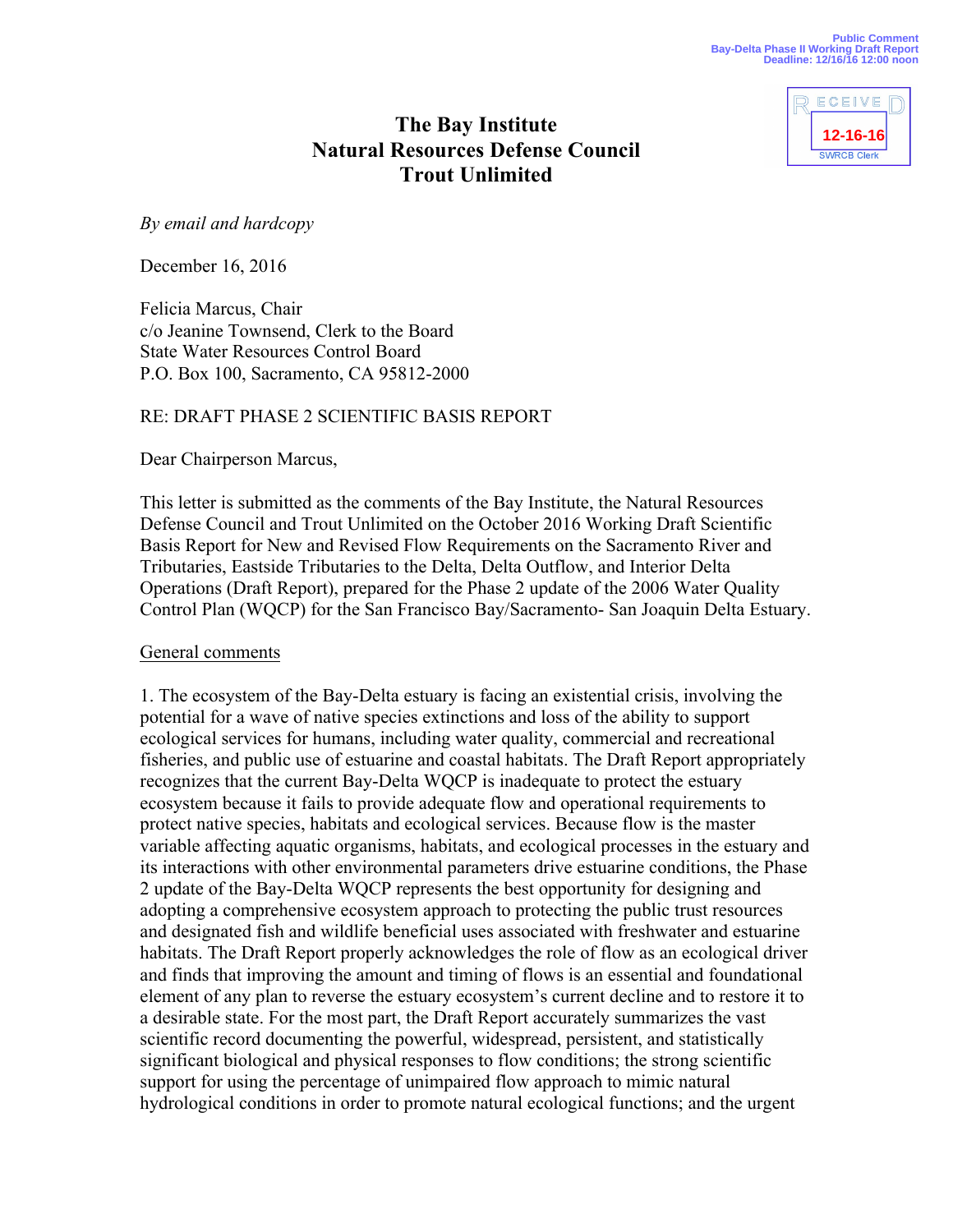and clear basis for modifying the existing WQCP objectives to be more protective in preserving and improving public trust resources and designated fish and wildlife beneficial uses of the waters of the estuary and its watershed.

2. The best scientific evidence strongly supports the Draft Report's recommendations that the WQCP objectives be amended to secure large-scale augmentations of Sacramento River inflows and Delta outflows throughout the January – June period and to adopt year-round inflow and outflow objectives as well. The biological and physical response to higher inflows and outflows throughout the year and particularly in winter and spring is one of the strongest biological signals detected in the estuary, and requiring increased flows throughout the year is absolutely critical to protect and restore endangered species populations as well as preserve broader public trust values and fish and wildlife beneficial uses. It should be noted that while the 1995 WQCP amendments were intended to increase Delta outflow, recent evaluations (NRDC 2016, TBI 2016) have concluded that they were not successful in achieving this outcome, and the Draft Report confirms that the volume and variability of Delta outflow is substantially impaired under the current WQCP. The revised Report and draft SED should identify flow alternatives and implementation mechanisms that mandate large-scale inflow and outflow improvements and ensure that the mandated flows actually occur.

3. The draft Report appropriately identifies the need to amend WQCP objectives regarding interior Delta flows, such as Old & Middle River reverse flows, export limits, inflow:export ratio, and Delta Cross Channel gate operations, to provide greater protection for endangered species and other fish and wildlife beneficial uses. The Board should not assume that such measures will be implemented by other authorities. In addition, the revised Report and the draft SED need to consider adoption of interior Delta flows that are more protective than the minimum protections currently mandated under the state and federal Endangered Species Acts. As the Draft Report appropriately recognizes, the Board has an independent obligation to protect fish and wildlife that extends beyond minimum requirements under the state and federal Endangered Species Acts.

4. The Draft Report appropriately recommends the adoption of new WQCP objectives regarding coldwater management at upstream reservoirs. For instance, new scientific information developed over the past several years has demonstrated that current temperature management at Shasta Dam is inadequate to protect and restore winter- and fall-run Chinook salmon and other species. The Draft Report appropriately identifies the need to integrate protections for coldwater pool in upstream reservoirs with increased Delta outflow and other flow requirements necessary to protect beneficial uses.

5. While the Draft Report generally provides a solid scientific foundation for updating the WQCP, in places it uses imprecise language, mischaracterizes data or findings or does not visually represent information clearly. The Draft also frequently omits some of the most recent references in the scientific literature. The most serious result is to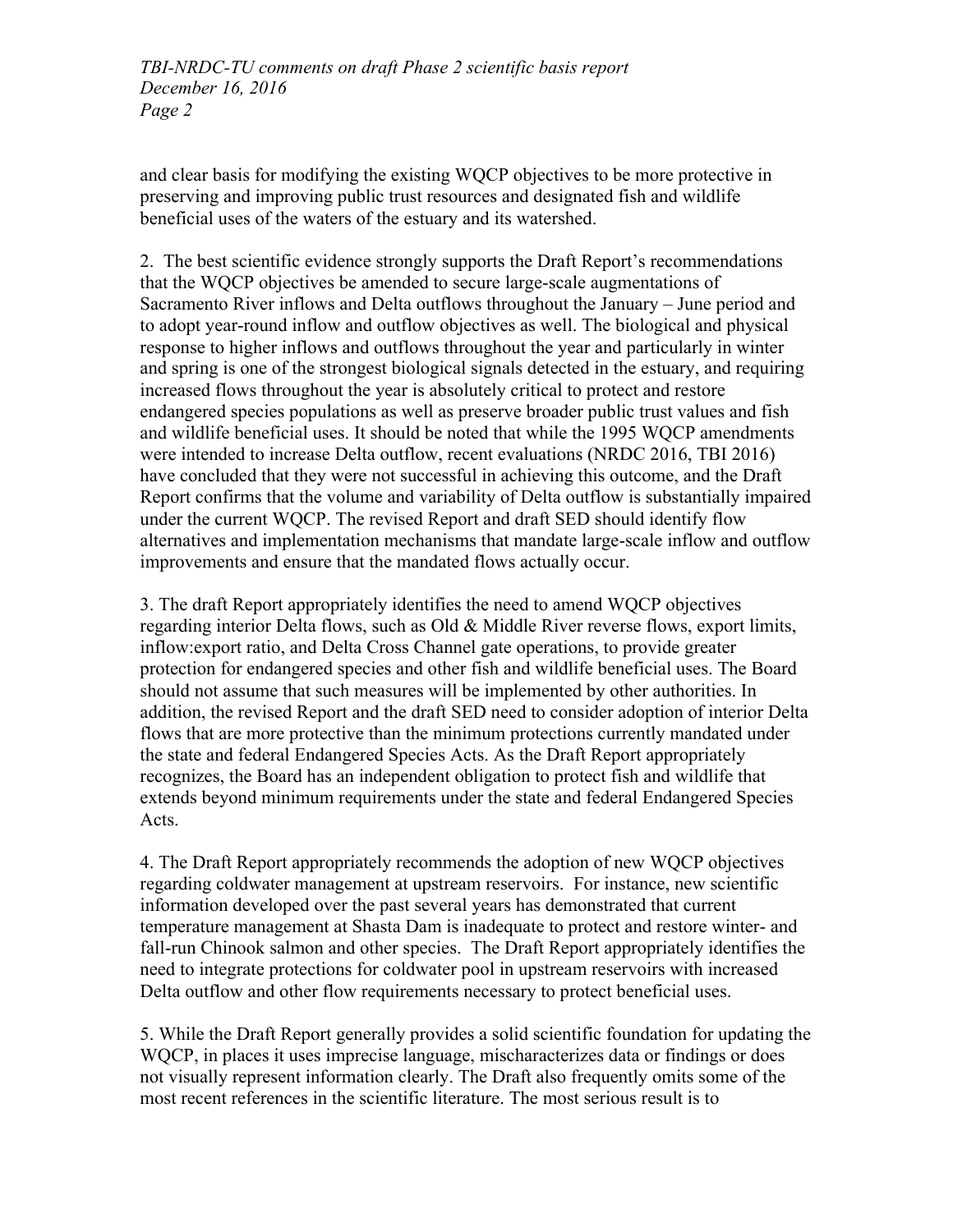underestimate the flow needs of some estuarine species. These shortcomings should be corrected in the revised Report and the draft Phase 2 Substitute Environmental Document (SED) in order to provide an even stronger basis for modifying the WQCP objectives. The most important examples are cited in the Specific Comments section below. Moreover, in revising the Report and preparing the draft SED the Board must take pains to better demonstrate the likely effects of flow alternatives on fish and wildlife beneficial uses, particularly with respect to achieving Plan objectives as well as SMART performance metrics. That environmental analysis should utilize, as appropriate, existing life cycle models for salmon and other species, as well as the Central Valley Flood Protection Board's salmon doubling floodplain model.

6. In order for adaptive management of unimpaired flows to succeed in protecting public trust resources and designated fish and wildlife beneficial uses, the SWRCB must require the timely adoption of clear biological goals, enforceable SMART performance metrics, and appropriate limits on flow shaping (i.e., deviation from a multi-day average of UIF rule) that prevent shifting of flows to months outside the target period or even into subsequent years. Absent these elements, the benefits of apparent improvements in the numeric and/or narrative regulatory requirements will be largely illusory. In particular, the open-ended approach to flow shaping described in the draft Report is a potential fatal flaw for successful implementation of a revised WQCP. In general, there is no scientific basis to conclude that shifting substantial amounts of flow outside the target periods when conditions need to be improved for aquatic organisms and habitats (and underlying ecological, hydrological, and geomorphological processes) is likely to do anything but degrade those conditions during the target periods. (There may be some limited potential exceptions to this conclusion, but that does not justify proposing or adopting such an open-ended approach; these exceptions are more properly addressed in the context of much more specific flow shaping rules or through other mechanisms). The specific implementation parameters in the revised report and draft SED should restrict flow shaping to occur within the target period for any particular regulatory requirement and identify rules describing how much the hydrograph can be shaped during the target period. (The adverse impacts of proposed unlimited flow shaping and shifting in the San Joaquin River basin will be described in greater detail in the Bay Institute – NRDC comments on the revised draft Phase 1 SED). The revised Report and draft SED should also provide clearer and more detailed guidance on the development of SMART performance metrics. Use of a "logic chain" approach to developing biological goals and SMART metrics is described in TBI et al, 2012 and illustrated in the recently released Stanislaus River Scientific Evaluation Process report (SEP 2016).

7. While the presentation could be improved in places, the Draft Report's comparison of current inflows and outflows with UIF conditions in the Sacramento River and its tributaries is extremely helpful. The Draft appropriately identifies the significant flow impairments in upstream tributaries that contribute to the significant reduction in inflow to the Delta and outflow to San Francisco Bay.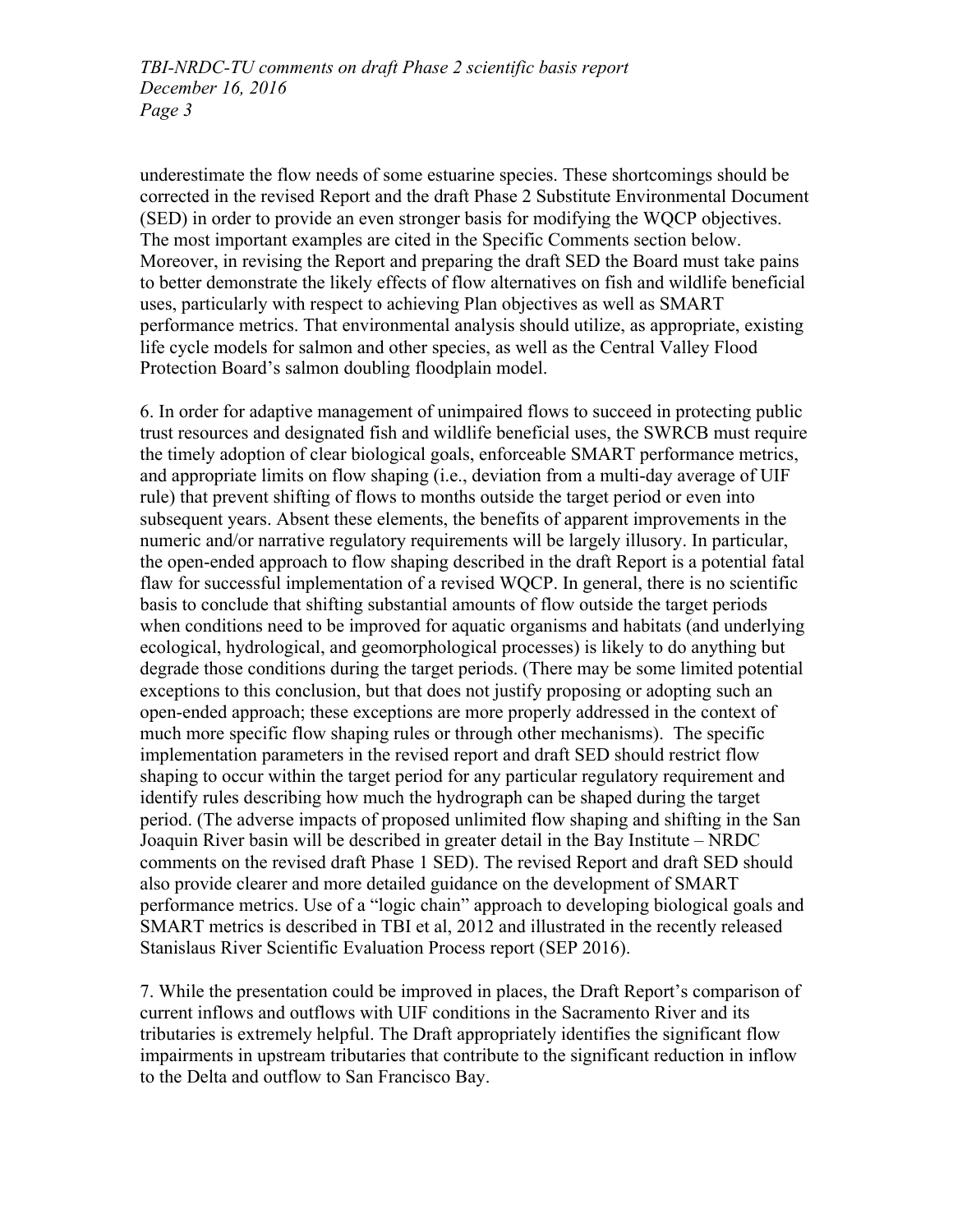8. The Draft Report's consideration of the biological and physical effects of modifying the WQCP objectives is generally limited to the Delta and Suisun Bay. However, there is ample scientific evidence for, and an emerging societal awareness of, the significant effects of flow conditions on critical ecological attributes of the lower estuary and coastal waters (San Pablo, Central and South Bays and the Gulf of the Farallones), including the extent and location of the salinity field, abundance and distribution of invasive species, impacts to wetland and beach habitat formation, changes to water quality, and productivity of estuarine and nearshore marine foodwebs. These impacts are summarized in TBI 2016. The downstream effects of Delta inflow and outflow on public trust resources and designated fish and wildlife beneficial uses, and how they might affect modification of the WQCP objectives, should be more thoroughly considered in the revised Report and draft Phase 2 SED.

9. The Draft Report does not consider revised flow requirements for Sacramento River inflows and Delta outflows in the range above 75% of unimpaired flows. The State Water Resources Control Board's 2010 Delta Flow Criteria Report found that 75% UIF of these flow parameters was the minimum necessary to fully protect fish and wildlife beneficial uses; it does not follow that 75% is the optimum level and certainly not that it should be the upper limit considered for analytical purposes. Indeed, information from other aquatic ecosystems suggests that ecological functions are impaired if more than  $\sim$ 15% UIF is removed or altered from its natural flow pattern (Richter et al, 2011; Dahm, 2010). The best available science supports evaluating flow alternatives above 75% in the revised report and draft SED.

### Specific comments

P. 1-2: In the first sentence of the last paragraph it would be more accurate to state the Bay's watershed historically drained about 40% of the state's land area, but now drains about a third. The Tulare Lake Basin contributed water more frequently before the construction of the current water supply system, but now does so only in very wet years.

P. 1-3 and p. 3-2: The draft cites Rozengurt 1987 to suggest that flow alterations  $>$  30% in spring/45% annually can impair estuarine ecosystems beyond recovery, but states that there is no universal quantitative relationship between flow alteration and ecological response. In fact, more recent studies (Richter et al., 2011; Dahm 2010) indicate that there is such a threshold for harming aquatic ecosystem function, and that it is much lower. For instance, according to Richter et al., 2011, "Alterations greater than 20% will likely result in moderate to major changes in natural structure and ecosystem functions, with greater risk associated with greater levels of alteration in daily flows."

Chapter 2: The narrative and data presentations contained in the sections on individual streams in this chapter are inconsistent. Some describe historic surface and groundwater hydrology and geomorphology, others omit this information. Consistent information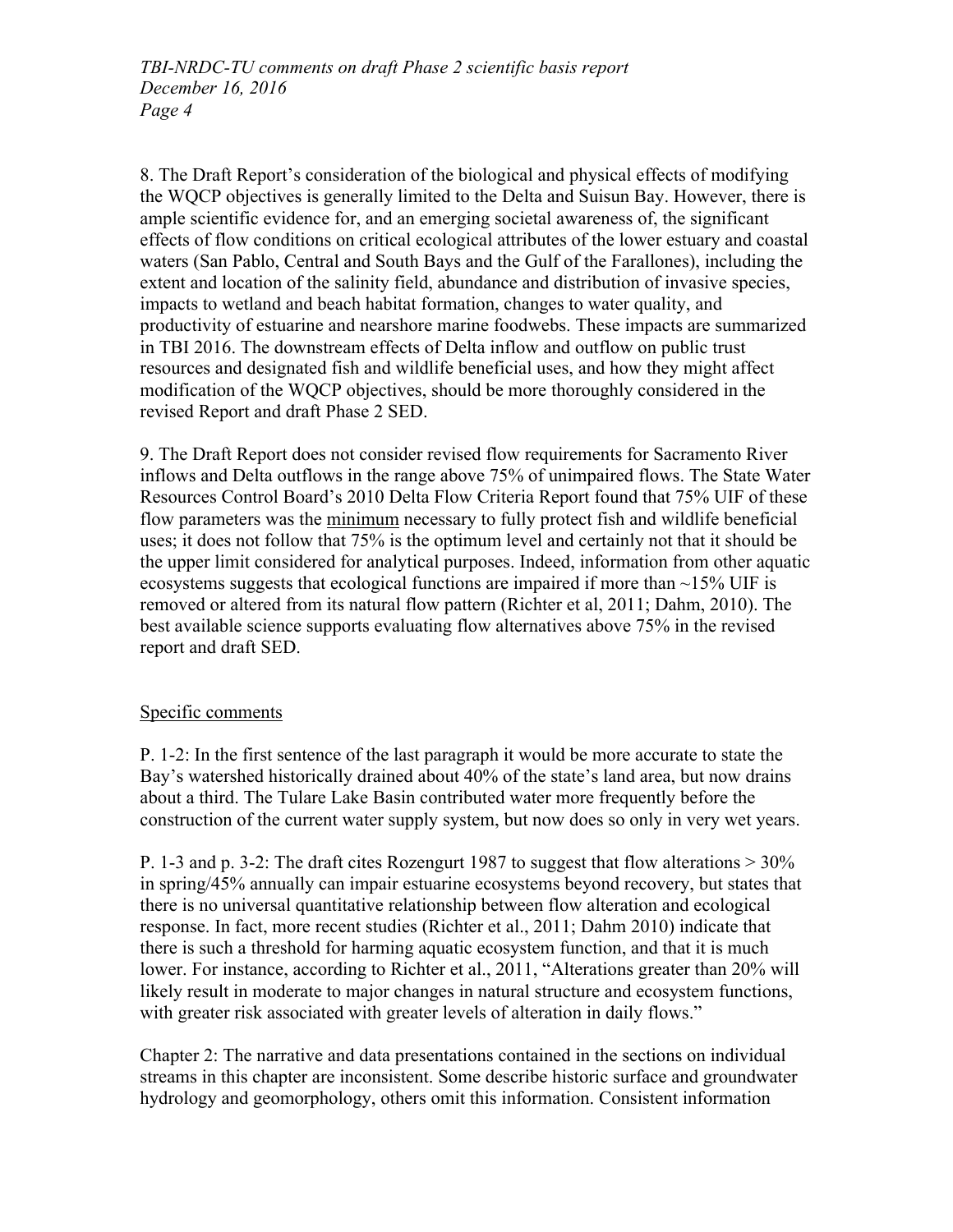about all streams should be provided, ideally in a summary table that includes:

- Relative impairment provided by year type as well as by Water Year index (this is presented for each year in table 2.1-7 but could be summarized)
- Average runoff, median, 10%, 90%, annual and monthly flow, peak flows by return interval; could include or combine with data from Table 2.4-2 on page 2-64
- Short narrative on historic hydrology, geomorphology, regulation, and impairment

We also note the lack of discussion of the importance of the impact of unsustainable groundwater depletion on instream flows, or regarding hyporheic exchange. The Nature Conservancy has estimated that groundwater depletion reduced instream flows in the Central Valley by approximately 700,000 acre feet per year over the past 20 years, and, assuming 2009 land use conditions, will reduce instream flows by an average of 1.3 million acre feet per year (TNC 2014). In addition to the reduction in flow, there are broad ecosystem benefits from shallow groundwater flowing into stream channels from a greater percentage of unimpaired flow. A description of the benefits of this process to the ecosystem can be found in AR et al 2010. Moreover, increased instream flow will likely contribute to groundwater recharge, as has been demonstrated in other parts of the Central Valley.

Pp. 2-1 et seq: The introduction should be revised thoroughly to provide hydroclimatic context by including text regarding groundwater, including the important contribution from the tributaries draining the Cascades and the groundwater/surface water interaction on the Central Valley floor, and how it has changed over time; the changing climate bot prior to (e.g., extended droughts and colder periods in the last millennium) and following the start of the instrumental record (e.g., warming resulting in a changing percentage of annual runoff from snowmelt and greater variability of runoff). A summary explanation should also be provided of how UIF data is calculated and estimated, how it is used, how it should be interpreted (e.g., the inappropriate use of zeros and negative values from the raw dataset) and how it is different from both natural flows and historical or predevelopment hydrology. How land use and water development, including groundwater pumping, "impairs" the flow, should also be explained (including impairment from imports and urban runoff, which augments the natural runoff and impacts groundwater accretions and depletions). It would also be helpful to describe and provide date, either in the introduction or later in the text, on the high runoff that the lesser regulated and unregulated streams (i.e. ones without large terminal dams) provide to the main stem Sacramento River, especially in the fall and early winter (particularly when mainstem reservoir storage is low and inflow is being stored), and to show the percent of impairment by regulated streams and how much of the flow of the Sacramento River is provided by the smaller tributaries in high runoff periods during the first several large storm events and even later in the winter during drought periods.

P. 2-1: It is unclear if the statistics in the second paragraph are meant to refer to California or the Bay-Delta watershed. The runoff numbers used from DWR 2016d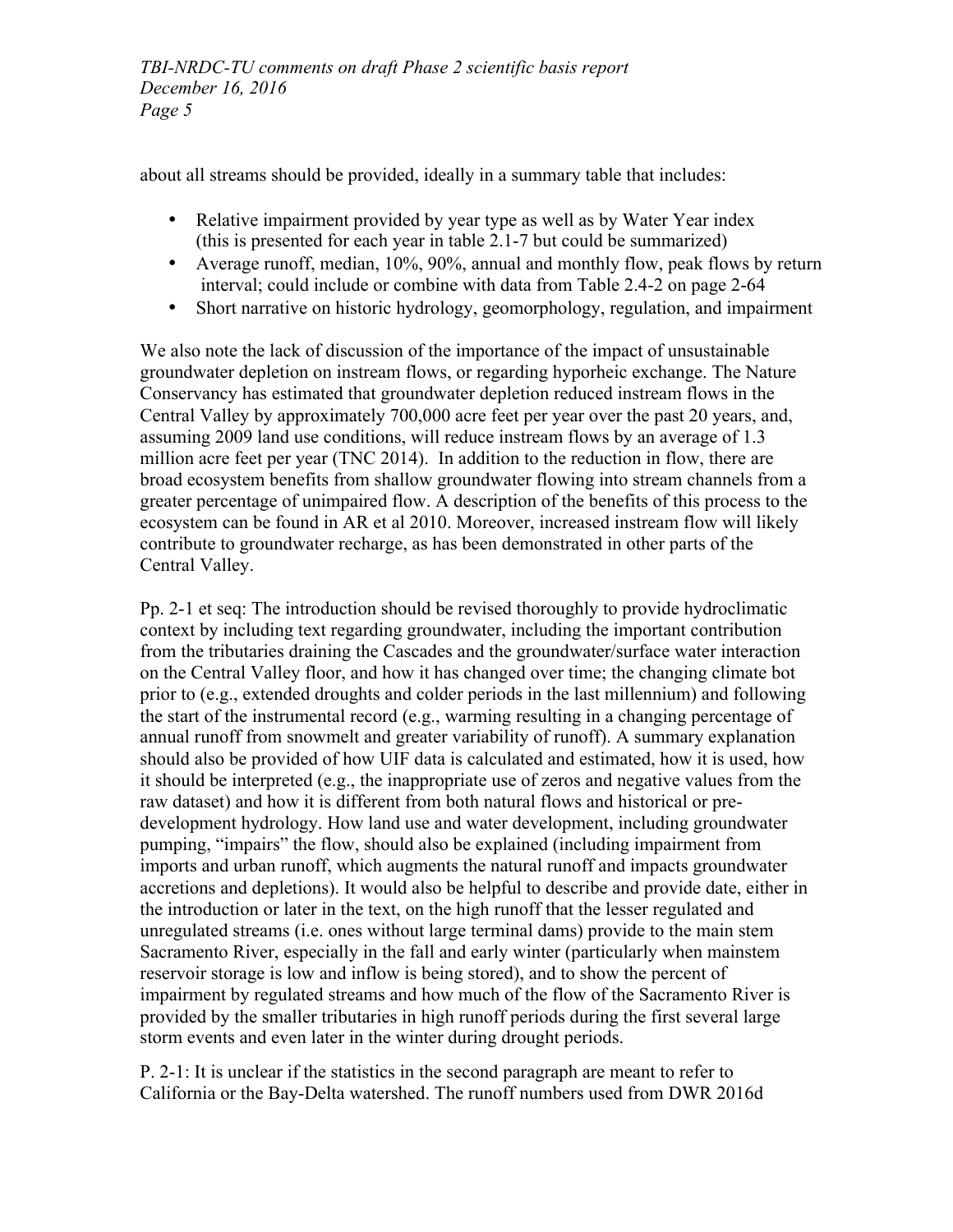are for the Sacramento Valley. TBI 1998 (page 2-4) states that 80% of the precipitation falls from November to March.

P. 2-1: "The Sacramento River has a mean annual flow of more than 22 MAF": It should be made clear when runoff numbers are provided, whether the number is unimpaired or actual and what base period applies (e.g. 1921-2014). The DWR unimpaired flow compilation for the 1921-2014 period indicates Sacramento Valley total outflow is 21.3 MAF.

P. 2-2: The seventh sentence (starting "The Golden Gate/Carquinez Strait...") is imprecise and unclear. High precipitation events occur when the storm winds and moisture transport are from the southwest, which is perpendicular to the general NW-SE orientation of Sierra-Cascade Ranges. Since this paragraph is trying to explain the high precipitation areas it should also explain the Clear Creek/ Mt Shasta/ Northern Valley precipitation maxima due to southerly storm flow and converging air at the north end of the Valley.

P. 2-9: We are encouraged by the development of the SacWAM model, and appreciate that the Draft Report will be updated to avoid use of the problematic CALSIM II model. Beyond its application to the Phase 2 analysis, the new model will be helpful in improving our ability to adaptively manage, evaluate and modify protections over the long term. To that end, independent of this or any other regulatory process, the Board should over time address the issues raised by the Independent Science Review panel, especially their recommendations for sensitivity analyses and validation; their concern that the use of a proprietary solver that costs thousands of dollars to license is a barrier to public use and that modifications should be made to allow the model to be run quickly at little or no cost; and that good ongoing communication between SWRCB and DWR is necessary to keep track of differences between future versions of SacWAM and Calsim. Finally, the Board should develop a daily model and subdaily temperature models in order to evaluate biologically significant shorter-timescale flow patterns.

P. 2-9: The draft Report should analyze flow impairment of shorter duration than one month (e.g., 3, 5, 10 or 14 days during high flow runoff events during the October – May period when shorter duration pulses are ecologically valuable) using regulated mainstem and tributary FNFs and actual flows (or some version of DWR unimpaired model) from the less regulated tributaries.

P. 2-10: The description of Fig. 2.1-7 (impairment of January-June flows) states that red indicates more impaired flow and blue equals less impaired flow. This is not always the case. Cottonwood Creek positive impairment (significantly exceeding 100%) is still impairment; red colors should be described not simply as impairment but negative impairment, and blue colors are less-negatively impaired (but may be positively impaired) (2-10). The Water Board should consider the need for maximum flows for tributaries with flow augmentations, especially during late summer and early fall months when flows are naturally low. Figure 2.1-7 also uses a water year index, which should be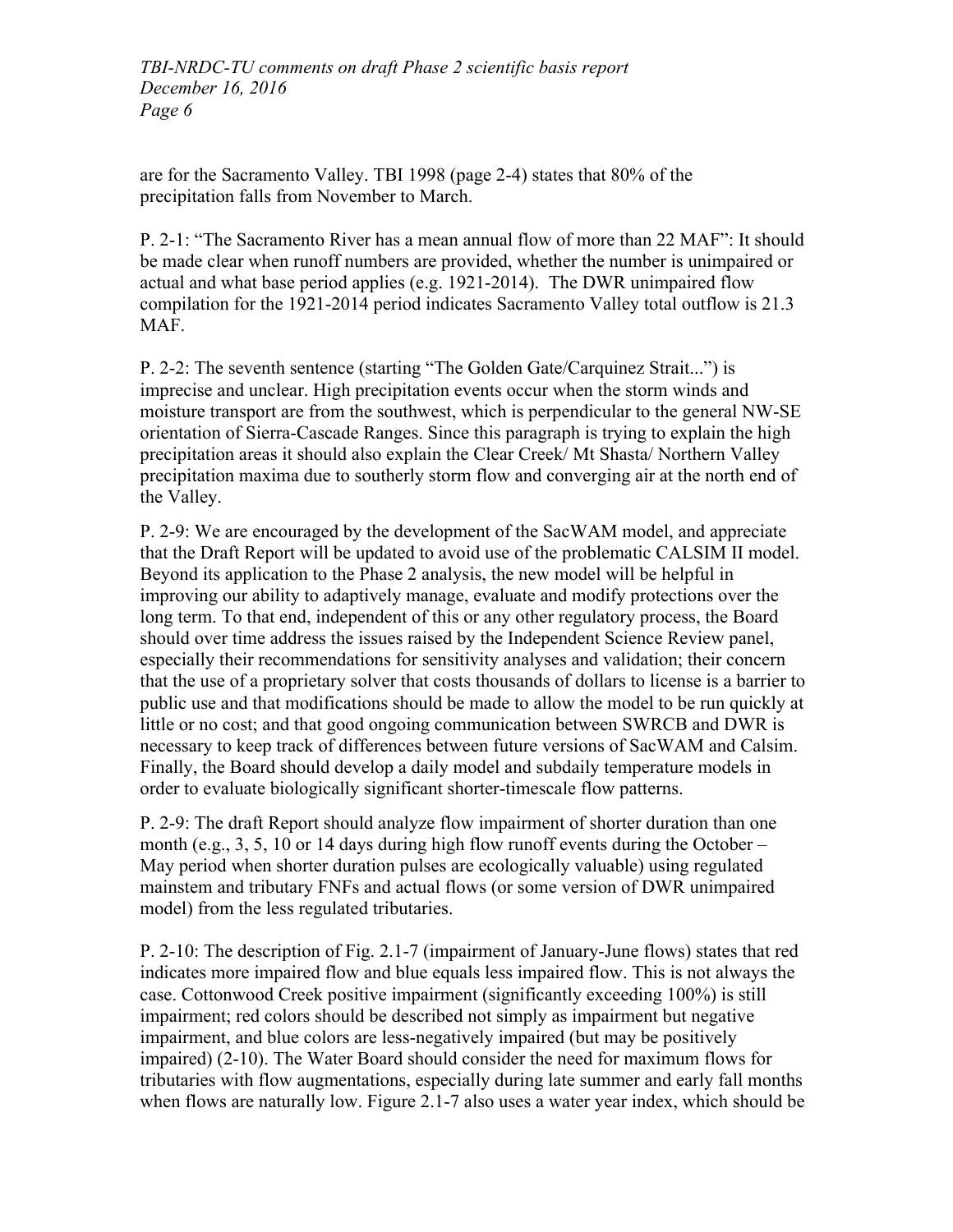defined to make clear it is not only based on annual runoff. A summary table with relative impairment on different stream systems could be provided by year type as well as by Water Year index to improve the presentation.

P. 2-10 and p. 2-64: The draft would be improved by a summary table by stream group with average and median runoff, 10%, 90%, annual and monthly flow, and peak flows by return interval; this table could include a short narrative on historic hydrology and geomorphology, stream regulation, and impairment.

P. 2-11: Use of the phrase "rain-on snow" can be misleading, implying that the presence of an extensive snowpack is a requirement for high runoff. The high elevation snow line is the main contribution to the high runoff. While "rain-on-snow" implies it is the melting of the snow that is required for high runoff, in fact the snowmelt contributes at most no more than about 10- 15% of the runoff volume. The runoff to storage ratio should be provided for all the major regulated streams and its implication for downstream flood flows noted.

P. 2-12: The first sentence of the third paragraph should be revised to acknowledge that exports go not only to the southern Central Valley but also to the Bay Area and Southern California. The second sentence should reflect that at times, even without imports, especially in dry years following wetter years, Shasta Reservoir storage releases during the year are enough to result in higher than unimpaired flow conditions at Bend Bridge. In the fourth paragraph, the differences of the Sacramento River hydrograph – particularly the upper Sacramento—from other snowmelt dependent systems should be described, particularly in a warming climate. More of the annual runoff occurs in the November – March period compared to the lower Sacramento and eastside tributaries. The high runoff in those months is an important hydrogeomorphic driver.

P. 2-17: The geology of Battle Creek, being composed of fractured volcanic rock, contributes to the infiltration and accumulation of groundwater.

P. 2-19: Due to the importance of these creeks (particularly Mill and Deer) for spring run Chinook salmon, the simplified hydrological characterization in the models is somewhat problematic. Also, regarding the description of beaver dams in the last paragraph, the presence of beaver dams tends to have an overall positive impact on ecosystems (Lundquist  $&$  Dolman 2016), including generally positive net effects on salmon. If this is the case on these streams, a less-biased characterization should be presented.

P. 2-31: A short description should be provided of how all the major terminal reservoirs are operated for downstream consumptive uses and how this affects the hydrograph. For instance, the text describes the Yuba River hydrograph impairment without mentioning that the watershed provides significant amounts of water for transfers across the Delta.

P. 2-34: The meaning and significance of the phrase "fluvial fan system" in the first paragraph should be explained. In the second sentence of the following paragraph, the phrase "a lower section which connects to the San Joaquin River and the Cosumnes River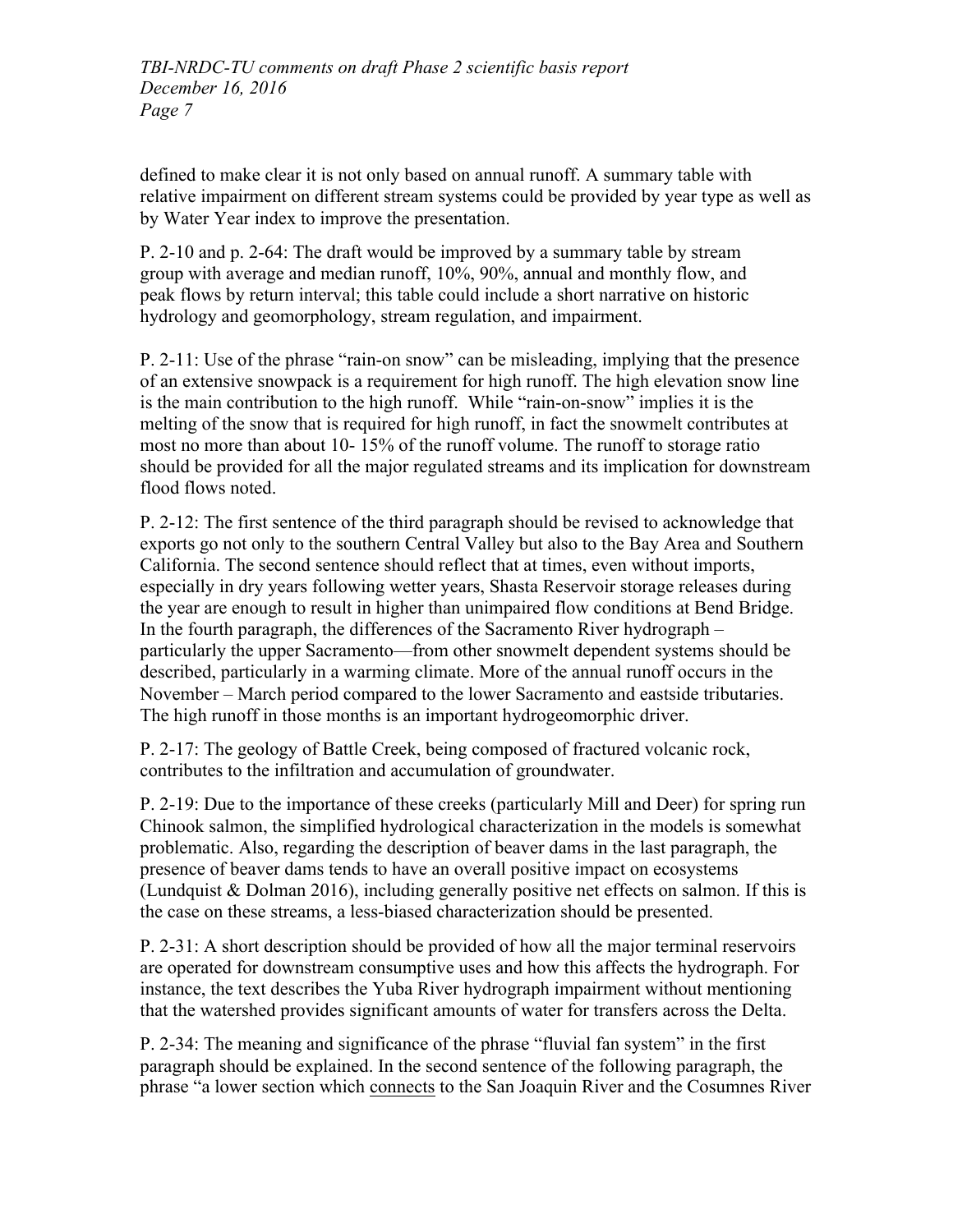and Dry Creek" (emphasis added) is unclear, since it more precisely flows into the San Joaquin River and receives the inflow of the Cosumnes River and Dry Creek.

P. 2-35: The zero UIF values are primarily an artifact of how they are calculated. Evaporation from reservoirs and inaccurate reservoir storage change and diversion result in zero or negative flows, when in actuality the unimpaired flows would not be zero but very low (the unimpaired summer flows can be very low or in sections in the upper watershed could be dry due to the high proportion of bedrock in the Mokelumne watershed).

P. 2-37: The runoff to storage ratio—provided here for the Calaveras River—should be provided for all the major regulated streams.

P. 2-52: A brief geographical description of the Delta should be provided, noting for instance that it is an inland delta and geologically very young.

P. 2-54: At this first mention of Suisun Marsh, more geographical context should be presented, and a label should be added to Figure 2.4-1 on page 2-53.

P. 2-55: The first full sentence of the first paragraph somewhat overstates the role of salinity intrusion in the creation of the CVP. Salinity intrusion was certainly one of the important contributing factors; another was to provide a more stable water supply to the San Joaquin Valley and alleviate groundwater overdraft, which was exacerbated by the prolonged dry period after 1919 through 1934.

The last sentence of the first paragraph is not consistent with the data provided elsewhere for the Sacramento River in the draft Report, nor is it consistent with the figures in Fleenor et al. 2010 (where the statement in the original applies to Delta outflow, not inflow). The statement in Fleenor et al. 2010 precedes its Figure 7, which shows approximately a 2.5 MAF reduction in NDOI in April, a 2.5 MAF reduction in May, and a 1.5 MAF reduction in June; however the draft Report references Figure 5, which shows approximately for the San Joaquin Valley a 0.5 MAF reduction in April, a 1.1 MAF reduction in May, and a 0.7 MAF reduction in June, for a total 2.3 MAF Apr-Jun reduction from the San Joaquin, or 35% of the total reduction in NDOI. With the exception of June, Fleenor et al. 2010 Figure 4 shows approximate reductions from the Sacramento Valley are greater than the San Joaquin Valley during that time: 1.5 MAF in April, 1.2 MAF in May, and 0.2 MAF in June, for a total 2.9 MAF Apr-Jun reduction from the Sacramento, or 45% of the total reduction in NDOI. Even the June reduction in San Joaquin flows is less than 50% of the total reduction in Delta outflow, so the statement that the April-June reductions are largely the result of San Joaquin River diversions is incorrect. Even when the eastside tributaries to the Delta are included, the term "largely" is still an overstatement.

P. 2-57: The first two sentences of the third paragraph should be revised to reflect the fact that installation of the barriers alters the magnitude and *may* alter the direction of net flows. Since net flows are usually significantly negative, it usually doesn't alter the direction. OMR was positive on only 80 out of 2100 days since October 2010, or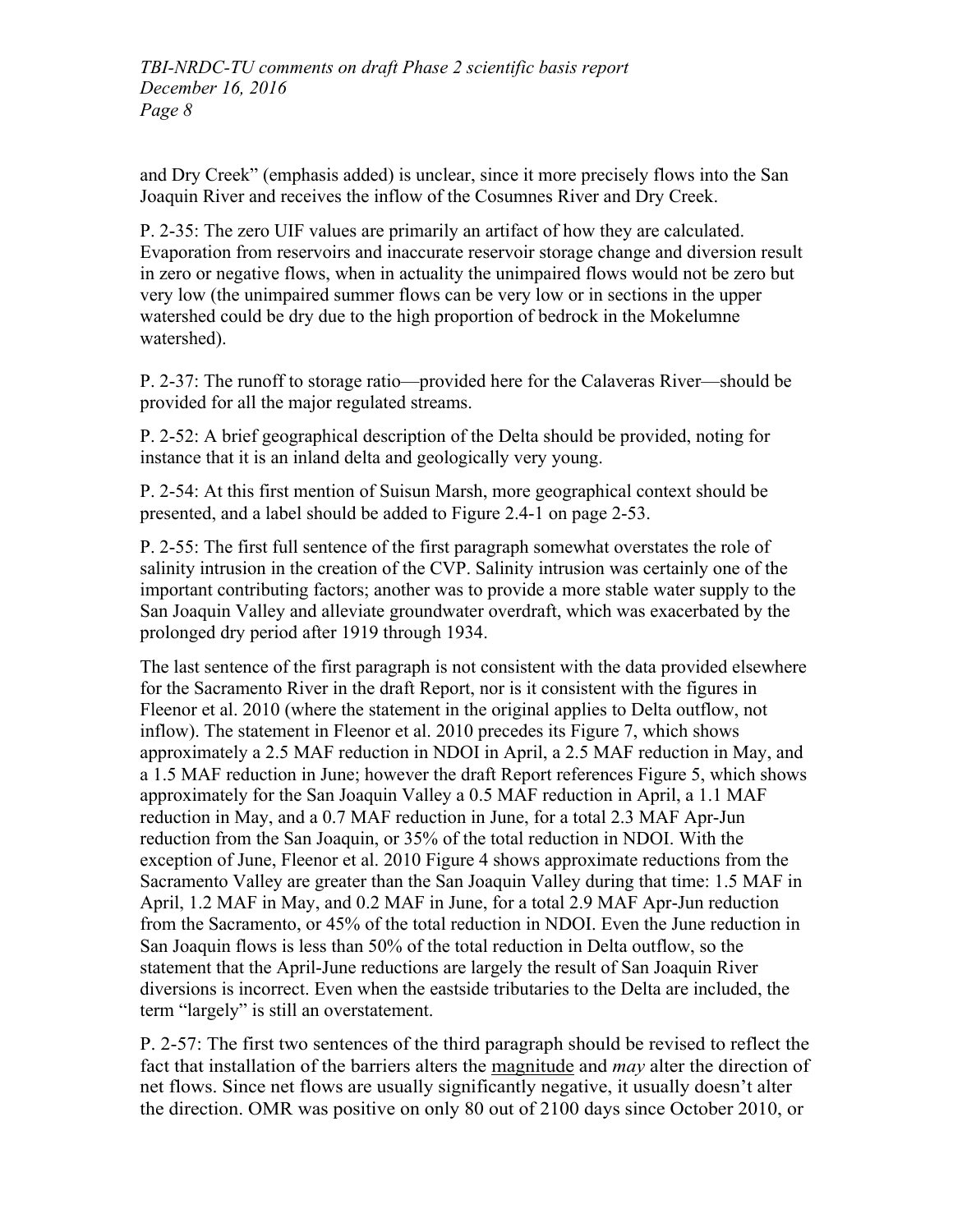less than 4% of the time. On no occasion since October 2010 did the installation or removal of the HORB change the direction of OMR flow. Since this relationship is well documented, the phrase "there is evidence" in the third sentence should be rephrased or removed to convey more certainty, or moved toward the end of the sentence so it applies to entrainment and not negative OMR. According to Ruhl et al. 2006: "The USGS flow stations at Old and Middle Rivers have been operated since 1987 through support from the Interagency Ecological Program (IEP). These data are strongly correlated to San Joaquin River flow at Vernalis, export rates, and South Delta barrier configuration." The fourth sentence should be revised to say that net positive flows *may* resume (since they almost always remain negative).

P. 2-58: The last two sentences in the first paragraph of Section 2.4.5 omit the fact that peak water year exports occurred in 2011.

P. 2-60: The last sentence of the first paragraph notes that Delta outflow and the position of X2 are closely and inversely related with a time lag of about 2 weeks. The draft Report should consider the implications of the difference between this statement and the fact that Dayflow's daily equation has X2 responding to flow within 1 day, and discuss the methods used for compliance and why real time water quality measurements are not used for the X2 estimate.

P. 2-60: A discussion of NDO vs. NDOI and the Delta Science Program review of NDOI should be included in the revised Report. Also, while "remote sensing techniques…may require significant resources to be applied to the entire Delta," that investment should be compared to the alternative of requiring every diversion and return flow to report in real time.

P. 2. 64: Table 2.4-2 shows the percent contribution of UIF at various locations to unimpaired Delta outflow. A similar table showing the impaired or observed contributions should also be included, as well as the simulated contributions under each of the Phase I alternatives, assuming Phase 1-required flows become outflow as recommended in the Draft Report.

P. 2-69: The six-year drought occurred during WY 1987-92, not 1988-92. The "Dust Bowl" drought occurred in 1928-34 (1928 runoff was a little below the average and was included in the SWP/CVP critical drought period operations analysis). The period of 1923-34 should be considered as a prolonged drought period, since every year except one (1927) was below average runoff and 1924 was the second lowest in the UIF record. The two-sentence climate change analysis at the end of the section is inadequate and needs to be expanded. There is no need to know "exactly" how the effects will occur; uncertainty is bounded by known likely extremes. Prolonged dry periods (50 to 100 years in length occurred in California and the Bay-Delta watershed several times in the recent geologic past (within the last millennium) – see multiple publications by Stine for Sierra watersheds using stratigraphic evidence and radiocarbon dating; also Graham and Hughes for the Merced; and DWR 2015 and Meko et al., 2014 using dendrochronolgoical data for the Sacramento River, which includes trees from Oregon. Human-caused climate change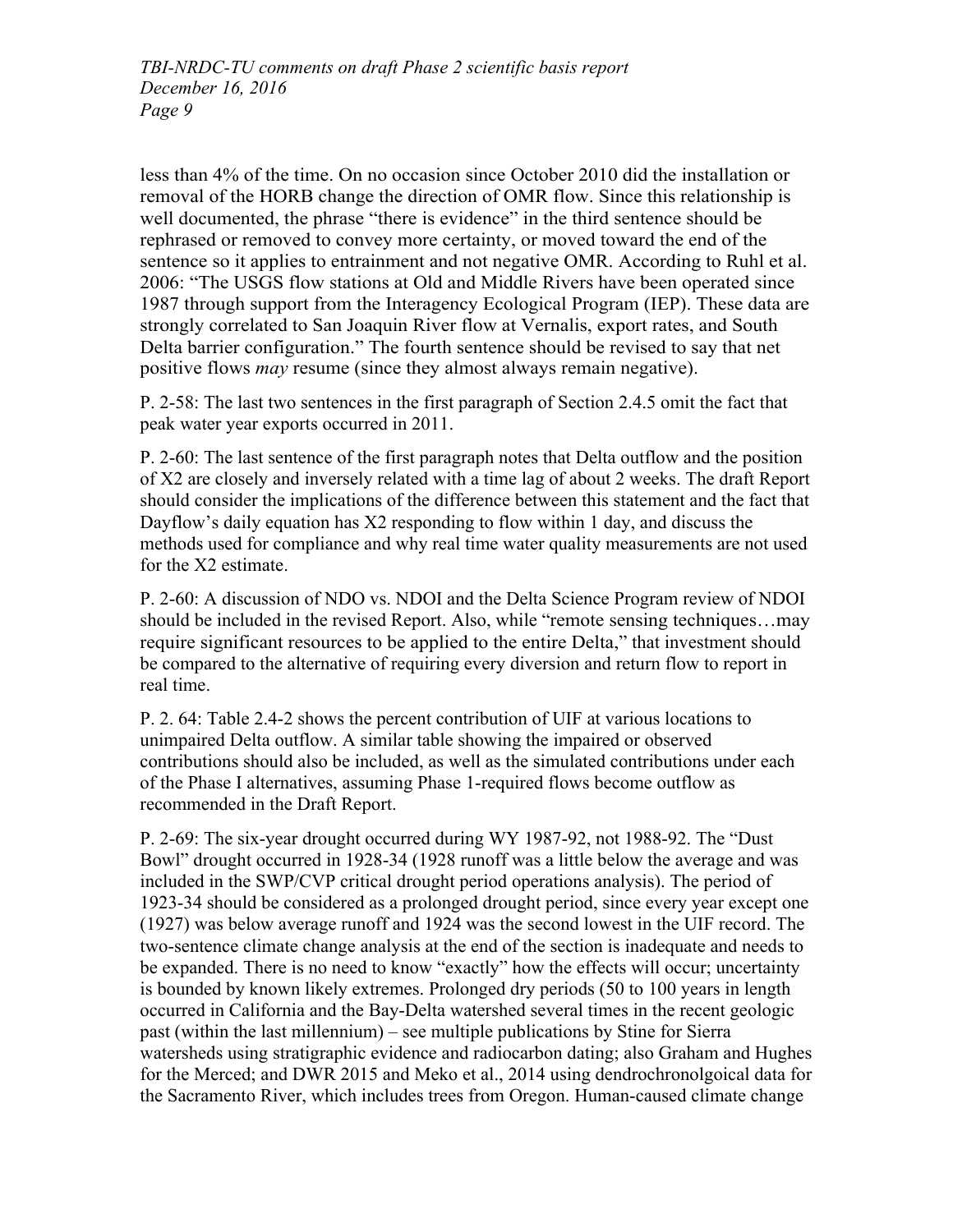overlays a predictable temperature increase over existing drought hydrology, thus making equivalent hydrologic deficits more severe. The hundred year medieval droughts must be planned for, regardless of human-induced climate change, and reducing human water demands makes human and natural systems more sustainable and resilient to such variations in hydrology and climate.

P. 2-70: Does "historical levels" refer to pre-project or early  $20<sup>th</sup>$  century levels? Historical should not mean pre-development since salinity incursions were muted during droughts by the large expanse of wetlands and generally more prolonged snowmelt inflows during the later spring and summer.

Chapters 3 and 4: Per general comment 8, these chapters largely omit consideration of flow effects on foodwebs, salinity regimes, habitat formation, water quality, exotic species and recreational and commercial fisheries in the lower estuary and nearshore coastal waters. The Report should be revised to reference and incorporate analyses and findings from the relevant studies summarized in TBI 2016, as well as studies that appeared since TBI 2016 went to press, including Warrick and Farnsworth 2016, Raimonet and Cloern 2016, and Cloern 2016.

P. 3-3: Lindley et al 2007 should be cited in the discussion in the last full paragraph regarding the importance of genetic and life history diversity.

P. 3-4: The following sentence should be added to the third full paragraph: "Flow variability is strongly tied to juvenile salmon productivity in rivers of the Central Valley (Zeug et al. 2014)." The text should also cite Beechie et al., 2006 and Johnson and Sturrock 2016.

P. 3-4: TBI 2016 should be cited after ("Kondolf et al. 2006; Poff et al. 2007") in second sentence of the last paragraph.

P. 3-5: The Board's own analysis of the serious temperature effects of dams in the Revised Draft Phase 1 SED should be cited in the second full paragraph.

P. 3-5: The third full paragraph should note that Reclamation failed to control temperatures to protect fishery habitat below Shasta Dam during the recent drought despite the operation of the Shasta TCD. Decisions on when and how much water to release for consumptive purposes are fundamental to temperature control; engineering approaches to temperature management may ameliorate temperature conditions but will not provide any benefit unless water releases and carryover storage are managed appropriately (Nickel et al., 2004).

P. 3-6: The statement that "warmer temperatures (8° Celsius [C] to 25°C) during salmonid rearing periods may also promote optimal growth" (emphasis added) in the first paragraph is incorrect. Optimal temperatures for juvenile rearing are 10-16°C in limited food environments;  $13{\text -}20^{\circ}$ C with unlimited food (i.e., off-channel on a productive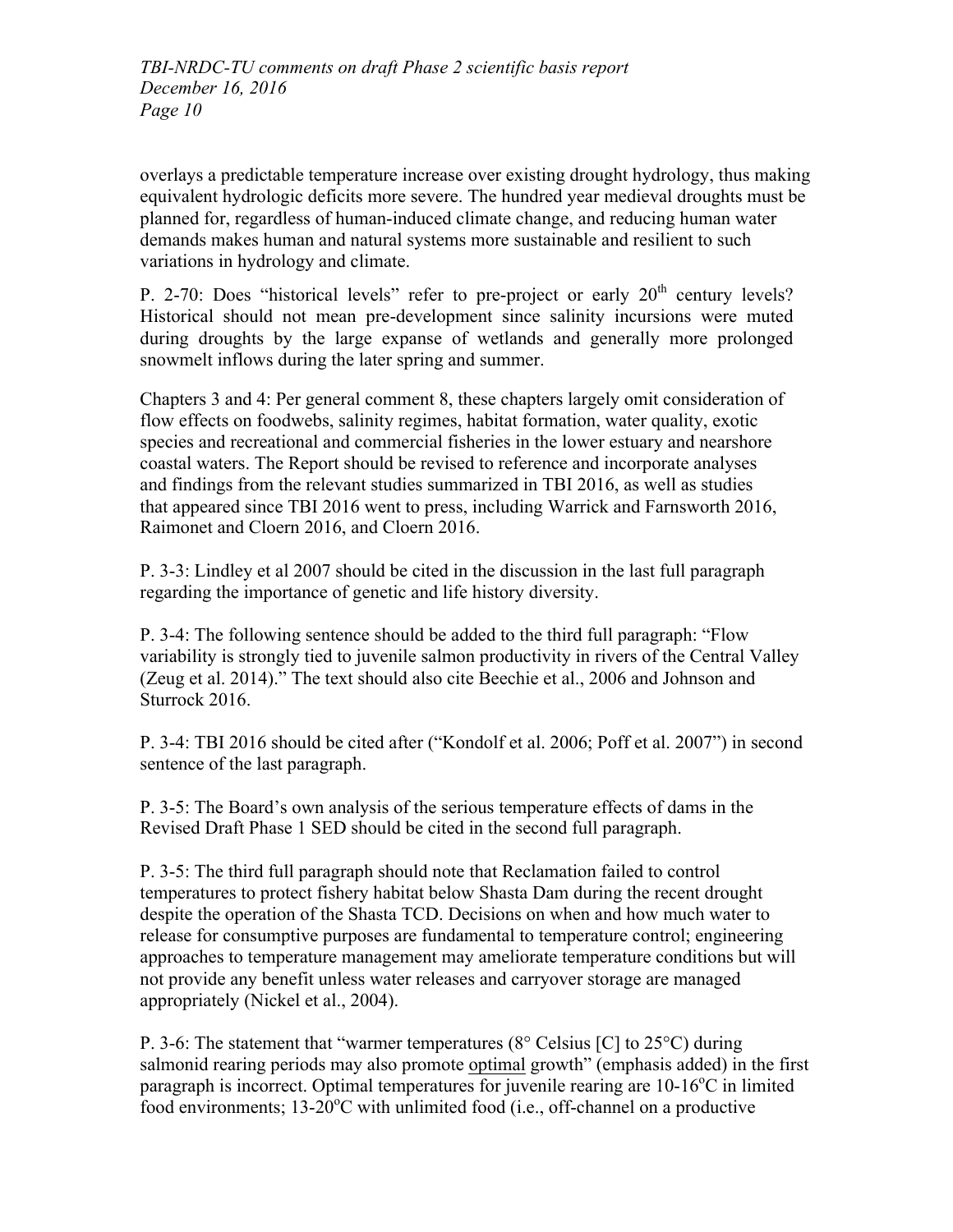floodplain). Adverse effects such as increased disease risk and increased predation occur at >20<sup>o</sup>C. Growth and survival is possible up to 25<sup>o</sup>C *if* food is abundant (e.g., on a floodplain), but  $20^{\circ}$ C is considered the upper limit of rearing and migration temperatures for in-channel habitats. *See* USEPA 2003.

P. 3-7: The second and third full paragraphs should be rewritten as follows to more accurately reflect the best available science regarding flow-abundance relationships in the Bay-Delta estuary, i.e., that most of the relationships have not weakened at all (the relationship and the step-change are two different issues) and that assertions regarding the effects of the overbite clam invasion on certain native fish populations are contradicted by more recent research (additions in bold, deletions in strikethrough):

Statistically significant inverse relationships have been demonstrated between the landward extent of X2 and the abundance of a diverse array of estuarine species ranging from phytoplankton-derived particulate organic carbon at the base of the food web through primary consumers, benthic fish, pelagic fish and piscivores (Jassby et al. 1995**, Kimmerer et al 2002**, **Mac Nally et al 2010**). The diverse taxonomy, biology and distribution of these estuarine organisms showing these strong relationships indicate a broad positive response of the estuarine community to increasing outflow (Jassby et al. 1995). The X2-abundance relationships of many estuarine species have persisted since systematic sampling programs began in 1967. In some cases the statistical relationships have weakened or shown downward step changes; in response following the 1987 spread of the invasive clam Corbula **however, some of these relationships have not changed through the period (e.g., Bay shrimp, striped bass survival) and one (American Shad) showed a step increase in the flow X2-abundance relationship** (Kimmerer 2002; Kimmerer et al. 2009). nevertheless **Most of the flow-abundance relationships** persist and continue to explain a large fraction of the variation in the abundances of these species. Updated flow-abundance analyses performed by State Water Board staff are included in the species profiles later in this chapter.

As discussed in more detail below, the specific mechanisms underlying the flowabundance relationships are generally not resolved **(Kimmerer 2002b)**. Salinity changes and flow are inseparable so these relationships are referred to as either flow-abundance relationships or fish-X2 relationships. Further investigations are recommended and ongoing (Kimmerer 2002a; Kimmerer 2004; Reed et al. 2014). However, most of the relationships continue to remain strong since first described and better understanding of the likely mechanisms is rapidly developing. **For example, Nobriga and Rosenfield 2016 studied the strong and persistent relationship between flow and abundance of longfin smelt and found that the relationship arises during the transition from adults to post-larval juveniles and that adult-to-larval productivity as a function of flow has not changed throughout the data time series; after disaggregating sampling data by longfin smelt life stage, they found no evidence for a step-change in juvenile-**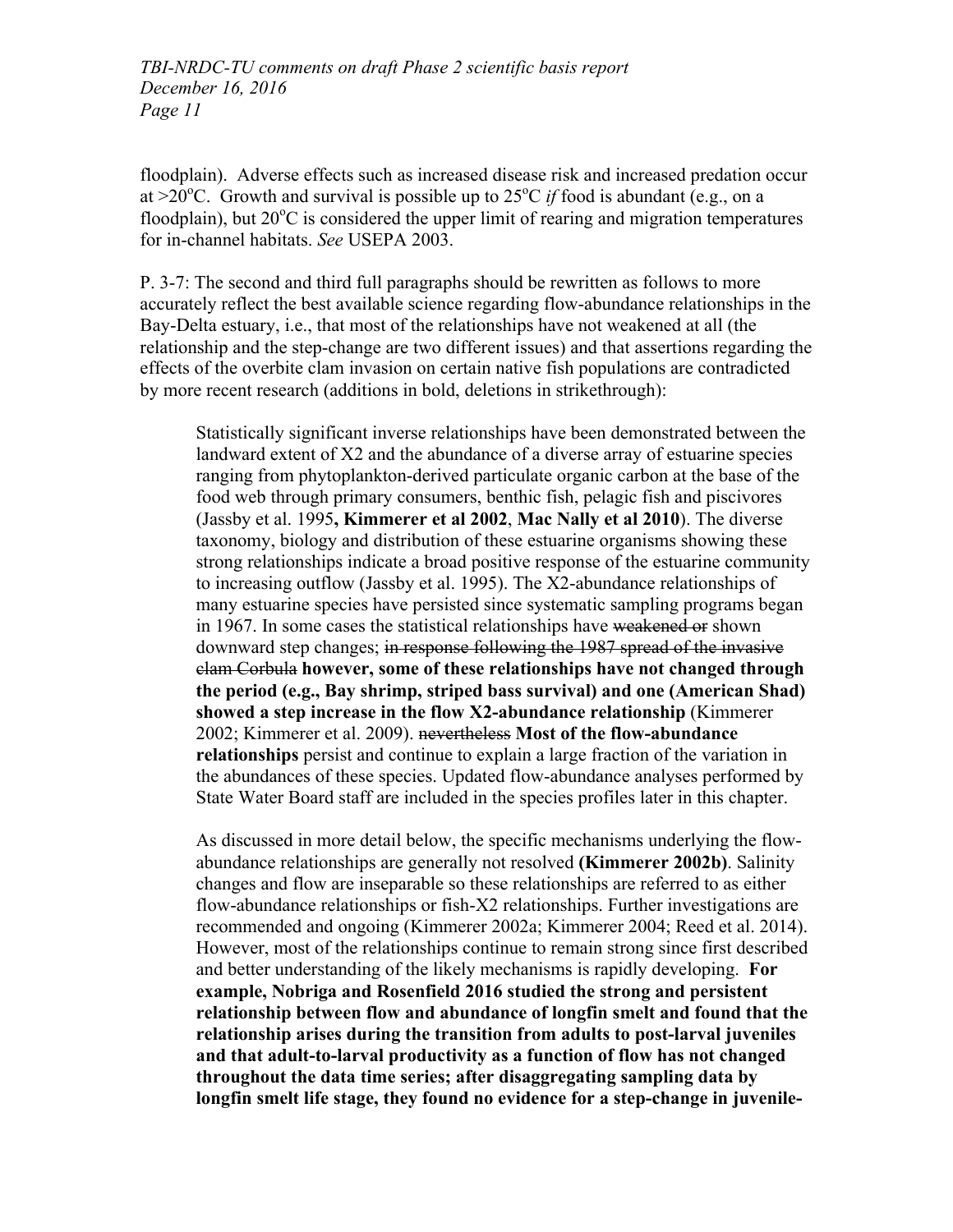## **to-adult survivorship that corresponded to the invasion of** *Corbula* **clams (contrary to the suggestion of previous researchers). Their research suggested that forces driving a slow decline in juvenile-to-adult survivorship lay beyond the Delta.**

P. 3-8: The phrase "since the overbite claim invaded" in the second sentence of the first full paragraph should be removed, per the findings of Nobriga and Rosenfield 2016 regarding longfin smelt (see previous comment).

P. 3-9: The third paragraph should more clearly acknowledge that, in addition to salinity and currents, juvenile salmon likely also use smell (chemical gradients) to orient towards the ocean. Salinity is unlikely to help orient migrations in the freshwater Delta and currents alone are unlikely to orient migrations in environments where tidal excursion is larger than the effect of river currents.

P. 3-10: The first full paragraph on p. 3-10 should cite Castillo et al. 2012 regarding the fact that pre-screen mortality rates mean that the number of fish salvaged is orders of magnitude less than the number of fish lost in the export facility channel infrastructure.

P. 3-12 et seq: The organization of Section 3.4 should be revised to analyze flow needs for steelhead separately from Chinook salmon.

P. 3-12 et seq: The sections of the text regarding the timing of salmon and steelhead life histories should reference and incorporate the findings and analyses of Williams 2010; citations of Moyle 2002 should be augmented by Williams' more recent findings; and consideration of hatchery influence should be informed by this paper.

P. 3-15: The last sentence in the first paragraph referencing Bjornn and Reiser 1991 and Snider 2001 should be replaced with a new sentence referencing a) USEPA 2003 regarding target temperatures  $(\leq 55.4^{\circ}$  F as a 7DADM) and examples of negative impacts of temperatures in the sub-optimal range; b) SEP 2016 which identifies  $56.8^{\circ}$  7DADM as "detrimental" (=fish exposed to such temperatures suffer high direct and indirect mortality); and c) Martin et al., 2016, which recommends even lower temperatures in the redds to avoid egg mortality.

P. 3-16: The fourth sentence in the first paragraph citing Brett 1952 and Moyle 2002 should a) also cite USEPA 2003 regarding the use of a 7DADM and b) replace the reference to Moyle 2002 with references to Marine and Cech 2004, Myrick and Cech 2004, and Myrick and Cech 2005 (which provide specific Central Valley temperature results which do not support Moyle's speculation that tolerances differ between salmon runs).

P. 3-16: The first sentence in the second paragraph is overly broad and should be revised to be consistent with the rest of the paragraph, which describes complex lateral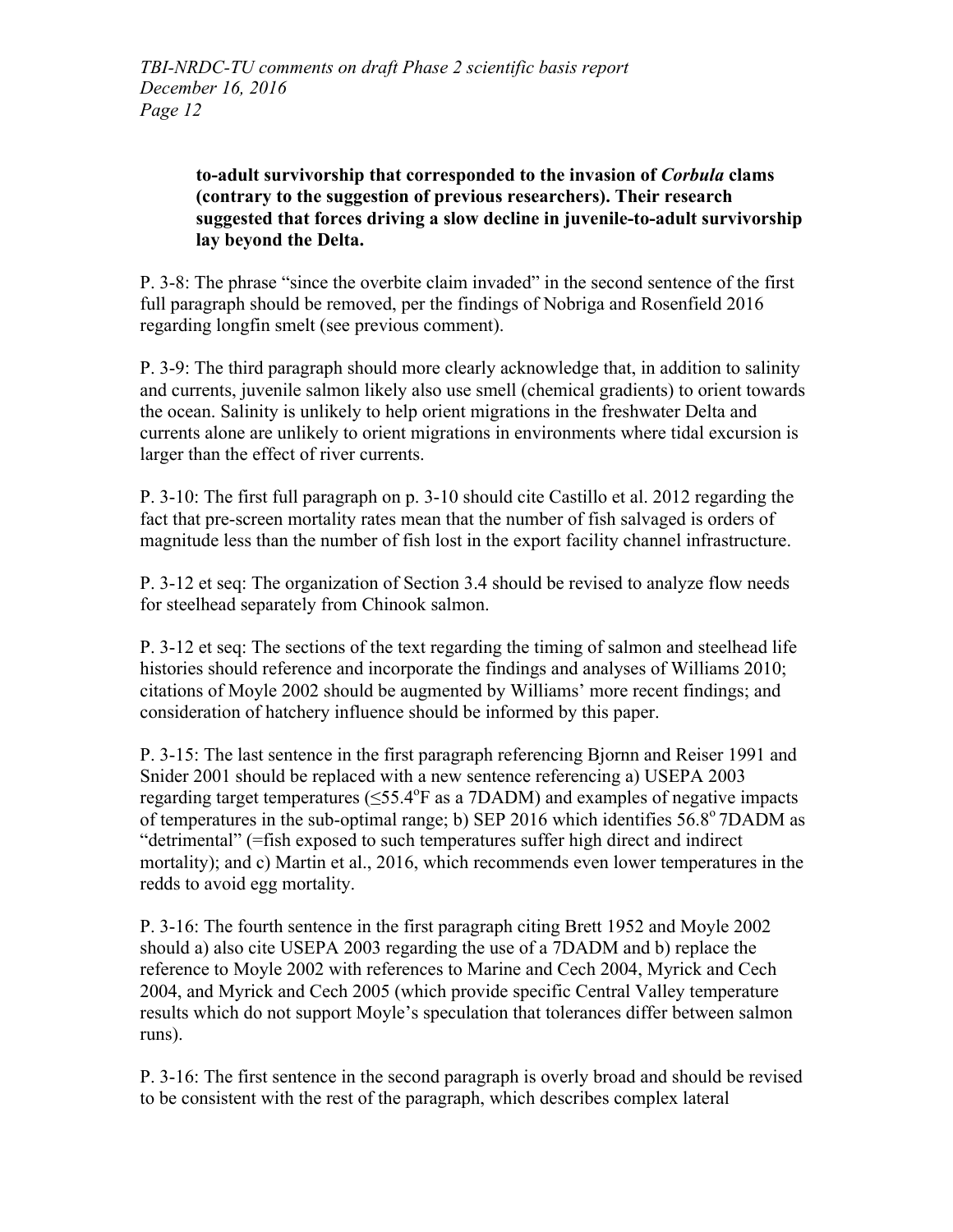movements affected by numerous factors including but not limited to tides. The implication that salmon migration downstream is a passive response to the tides is misleading.

P. 31: Adult fall-run Chinook salmon migration is less common in July than it is in December (especially in the San Joaquin tributaries). Table 3.4-4 should be modified either to eliminate July, or add December to the fall-run row, or do both.

P. 3-33: The first paragraph appears to assume that the fall run was always the dominant Central Valley run, but the evidence suggests otherwise (see the various studies by Yoshiyama and his colleagues and Williams 2006). Construction and operation of the existing system of dams likely favored the fall-run life-history strategy over the springrun life-history strategy, but the effects of warming temperatures on water management may make the spring-run strategy a more effective life-history strategy for Central Valley salmon populations, at least in some years. This is another example of the importance of considering the effect of alternative WQCP objectives on the ability to support the different life history strategies employed by different run.

P. 3-35 et seq: The section on juvenile outmigration should reference Satterthwaite et al. 2014, Miller et al. 2010, and Carlson and Satterthwaite 2011 regarding the importance of protecting life history variability and the temporal tail ends of each run's migration period, and should reference Michel et al. 2015, Cunningham et al. 2015, and Buchanan et al. 2013, regarding flow effects on survival through the Delta. The text should also reference Kimmerer 2008 regarding the potential effect of entrainment/salvage on endangered salmonids.

P. 3-40: The first four rows in Table 3.4-7 identify flows needed to increase the abundance and survival of Chinook salmon populations. In contrast, the last two rows represent minimum constraints on exports and diversions to prevent jeopardy of extinction to the endangered anadromous fish populations. The latter is quite different from the flows that would encourage population growth, and the Draft SED must consider alternatives that include *net positive* OMR rates and export rates that are less than 20-100% of inflow rates) for all Central Valley salmon populations. These two sets of rows should be labeled separately in order to avoid the demonstrably erroneous conclusion that negative OMR flows and some level of exports are necessary to support population growth and recovery. (This comment also applies to the tables for other species like longfin and Delta smelt).

P. 3-46: The second sentence in the second paragraph of Section 3.5.4.1 should be deleted because it has been superseded by more recent information. Kimmerer 2002 found a "step-change" in 1987 because he tested (only) for a 1987 effect; he then concluded that longfin smelt may have responded to a postulated food-web change related to the invasion of *Corbula* clam. Thomson et al. 2010 found support for multiple change points. However, Nobriga and Rosenfield 2016 found no evidence of any change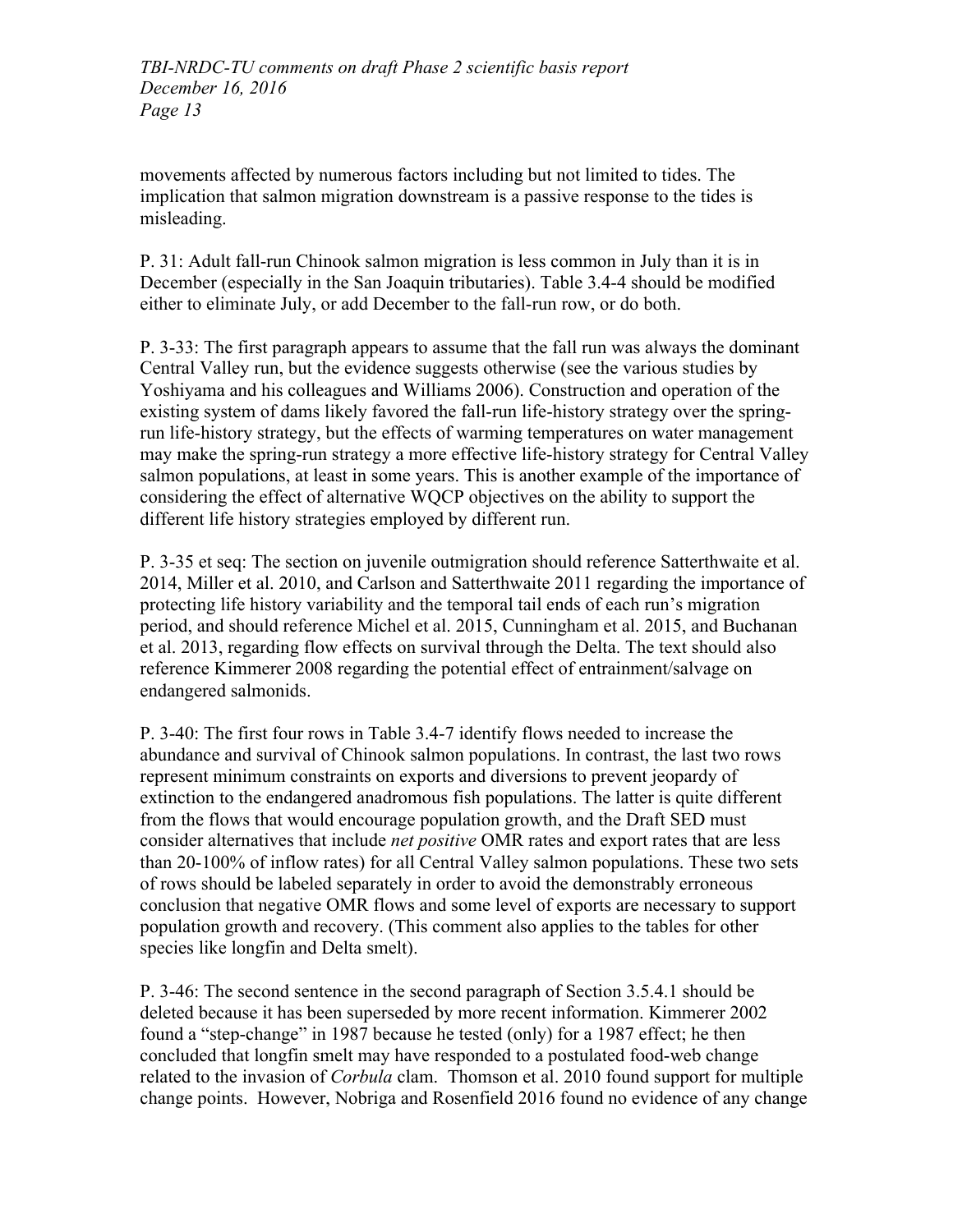through time in the statistically powerful relationship between Delta outflow and success of the adult-to-juvenile transition. They found stronger support for a step change in juvenile-to-adult survival that occurred a few years after the clam invasion than they did for a step change corresponding to the clam invasion, but (a) the juvenile-adult survival rate was not related to flow (i.e., no step-change in the flow relationship) and (b) models that incorporated a step-change in survival were indistinguishable from models that included a linear change in survival. The upshot is that: flow and adult spawning stock determine annual production of juvenile longfin smelt in a way that has not changed during the data series and "the mechanisms affecting juvenile survival are more likely to operate in mesohaline or marine environments than in freshwater or low-salinity-zone waters" (Nobriga and Rosenfield 2016: 55).

P. 3-46: The last sentence in the third paragraph of Section 3.5.4.1 should be deleted because both the conclusion, and the analysis it is based on, are not valid. First, there is strong evidence that the clam effect has been overstated or misinterpreted (Nobriga and Rosenfield 2016, see above). Second, the post-clam persistence of the flow-abundance relationship has been clearly documented by numerous published studies, including:

- a. Kimmerer 2002;
- b. Rosenfield and Baxter 2007;
- c. Sommer et al. 2007;
- d. Kimmerer et al. 2009;
- e. Mac Nally et al. 2010;
- f. Thomson et al. 2010;
- g. CDFG 2009;
- h. Nobriga and Rosenfield 2016.

The analytical approach of identifying necessary flow levels based on the longfin smelt flow-abundance relationship no longer represents the best-available science as several studies demonstrate that longfin smelt abundance is constrained by spawning stock, in addition to flow (e.g., Rosenfield and Baxter 2007; Thomson et al. 2010; Nobriga and Rosenfield 2016). Because it ignores the constraint of spawning stock, the method presented in this paragraph will overestimate the flows needed to attain any given abundance.

The analyses of flows needed to support longfin smelt populations should focus on flows necessary to support increased frequency of population *growth*, as opposed to the flows necessary to achieve an abundance target in a single year; the Board is well-justified in focusing on the frequency of population growth, as this is directly tied to the "productivity" criteria for viable populations (see McElhany et al. 2000; TBI et al. 2010 exhibit 1). This focus underlies the methodology applied in Figure 3.5-3, which recreates and updates the analyses originally presented by TBI in 2010. Although it is no longer clear that there was a step-change in the population in 1987 (see discussion above of Kimmerer 2002 and Nobriga and Rosenfield 2016), it still makes sense to truncate the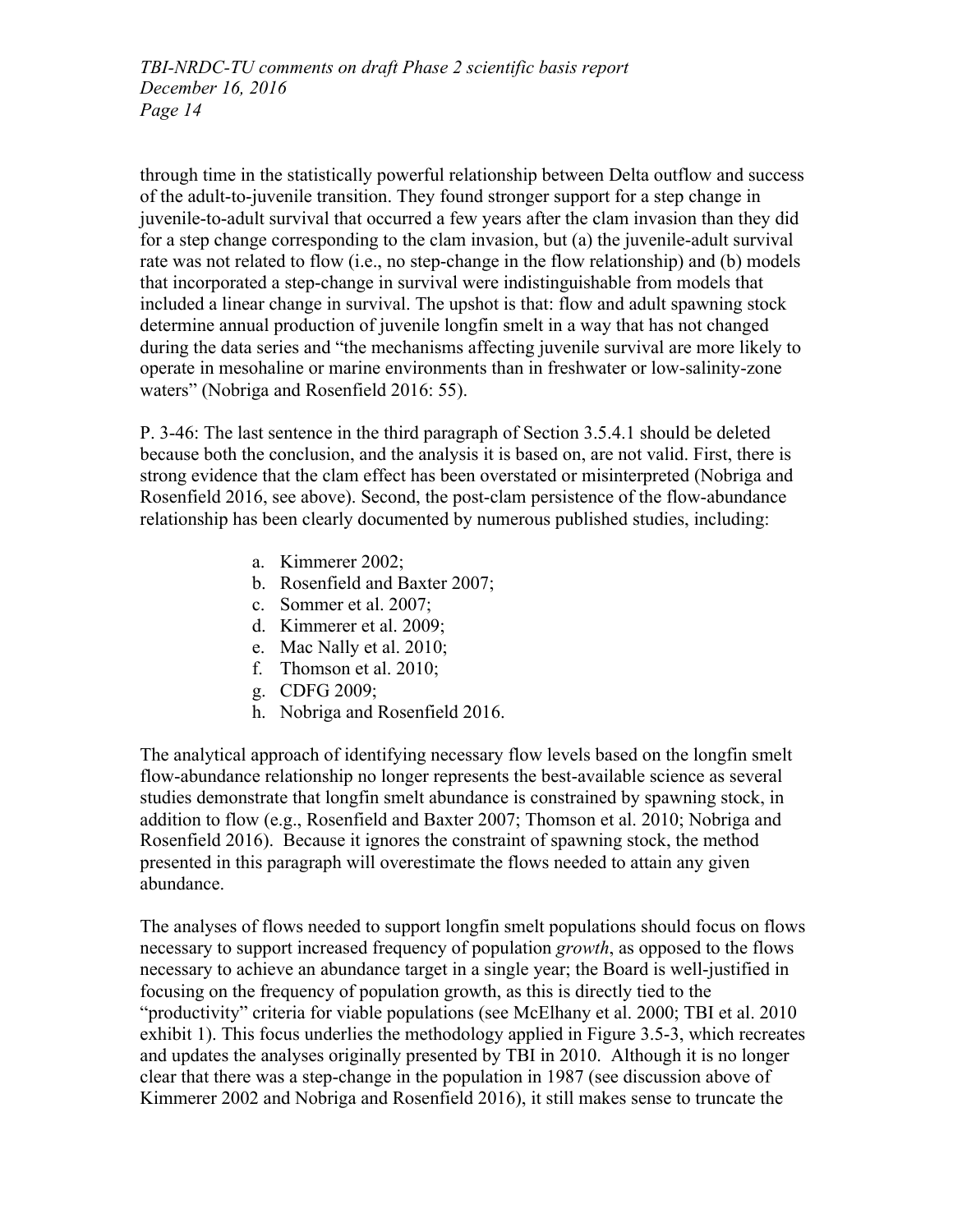longfin smelt time series in the late1980s or early 1990s because Nobriga and Rosenfield (2016) found evidence of declining juvenile-adult survival (which may or may not be best represented as a step-change in that time frame; see also Thomson et al. 2010) and it is appropriate to focus on the effect of flow on population dynamics produced by the more recent juvenile-to-adult survival pattern.

The Draft Report finds that when years subsequent to TBI's original analyses are incorporated, the flow required to produce a 50% chance of growth are lower than what we estimated using the data available in 2010. We agree that it is difficult to identify the precise flow level that corresponds to a 50% growth rate because natural variability and measurement error generate variance around the regression line; however, we also note a need to be careful (from the fish population's point of view) about setting the flow recommendation too low, based on this approach. First, it is likely that to recover and maintain a viable population of longfin smelt (or any species) conditions need to support population growth >50% of the time. That is different from saying the population should actually grow >50% of the time. Carrying capacity limits may constrain the frequency of growth at some point, and this is as it should be; density-dependent mortality is an important feature of ecology and evolution of many organisms. Secondly, the longfin smelt population has declined by somewhere between 99-99.99% over the period of record; population growth will need to occur in >50% of years in order to restore the population to viable levels. Thirdly, as with any endangered species, the precautionary principle must apply – the risks of catastrophic outcomes resulting from one year of population decline are extremely high now (and will remain so until the population has grown by more than one order of magnitude). In the light of these considerations, flow criteria based on this kind of analysis should be higher than those suggested in Table 3.5- 1.

P. 3-49: The text in Section 3.5.4.2 should reference Rosenfield 2010, including the observation that salvage is inverse to population size, making it likely that entrainment events may have severe population level consequences even if they are only periodic.

P. 3-55: The section on green and white surgeon should incorporate analyses from CDFW's conceptual models for these species (Israel and Klimley 2008; Israel et al. 2009). Like the other "DRERIP species life history conceptual models", these peerreview documents specifically evaluate flow and flow-related effects on the abundance and productivity (survival rates) of their topic species.

P. 3-65: Section 3.8.4.1 appropriately incorporates emerging evidence of a positive relationship between spring Delta outflow and Delta smelt survival rates as measured by comparing the annual change in abundance index values between different sampling programs. However, the draft Report is too quick to adopt the IEP's caution regarding this finding. For example, the second full paragraph on p. 3-65 states: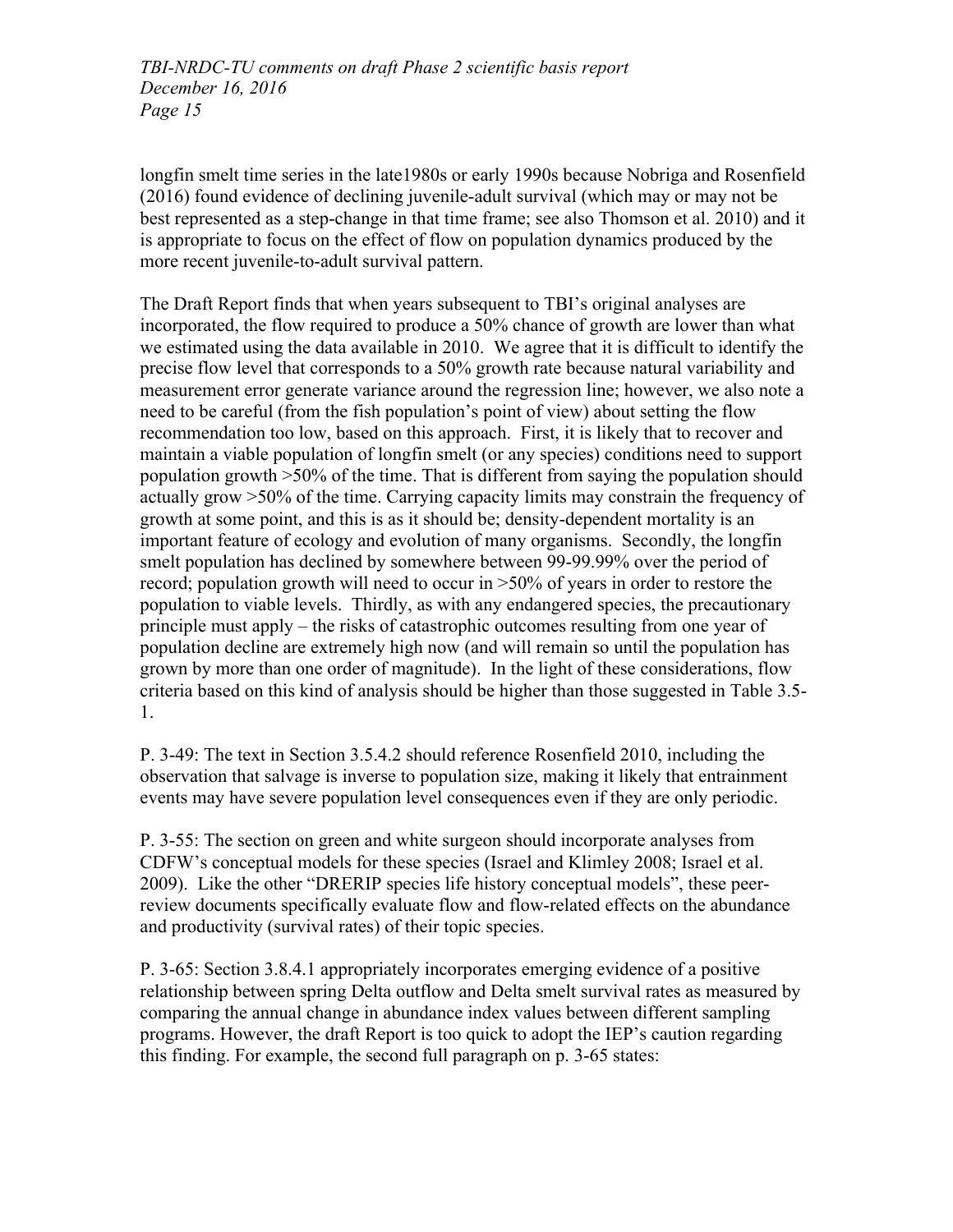The standardization suggests that both the number of available spawners (stock-recruitment effect) and the magnitude of spring outflow are important for determining larval abundance. More spawning adults result in more larvae, if outflow is favorable during the spawning season. The spring outflow and the stock-recruitment relationships together explained 59 to 65 percent of the variation in the 20mm index for the 11 years between 2003 and 2013 (P<0.006, IEP 2015). However, the IEP (2015) report recommended that conclusions based upon the relationship between spring outflow and Delta smelt population abundance be considered preliminary until additional data, analyses and review were conducted to confirm the robustness of the results.

A large and very significant statistical effect exists, and it is unreasonable for the Draft Report to discount this data. The Draft offers no rationale as to why the Board (or anyone else) should consider this result to be any more "preliminary" than any other result based on 11 years of data; the statistical analysis shows an extremely low probability that this pattern would be detected if the relationship between flow and estimated survival was actually random. Also, given the extremely low levels of Delta smelt that are detected in the estuary, it is very unlikely that we will be able to confirm or refute this finding with "additional data." The Board should solicit input from M. Nobriga at USFWS who we understand has conducted additional analyses of the existing data.

P. 3-67: Section 3.8.4.2 should reference and incorporate analyses and findings from Nobriga et al. 2008.

P. 3-69: Table 3.8-1 should include flow recommendations for spring Delta outflow since there is strong evidence (discussed above) that such flows are tightly linked to population growth (reduced intra-annual mortality) in Delta smelt.

P. 3-74: The statement in the second sentence of the first paragraph that starry flounder are a minor part of the commercial fishery is misleading. Ralston 2005 indicates that commercial harvest of starry flounder off the California coast was over 100 metric tons every year prior to the 1989 harvest. The commercial catch is always higher than the recreational catch, sometimes by an order of magnitude. The 1989 harvest represented a steep decline from previous harvest levels, reflecting poor recruitment of fish spawned at the onset of the 1987-1994 drought. Commercial harvest has remained low (but still many times the sport harvest) following that drought. This sharp decline in harvest suggests that the adult spawning population has collapsed as well.

P. 3-75 et seq: Section 3.9.4 should clarify that the flow-abundance correlation for starry flounder is between Age-1 individuals and flow the previous spring; the lag is used because Age-0 fish (fish recruited to the estuary in the same year that flows occur) are not well detected by the Bay Study's otter trawl gear (Kimmerer 2002).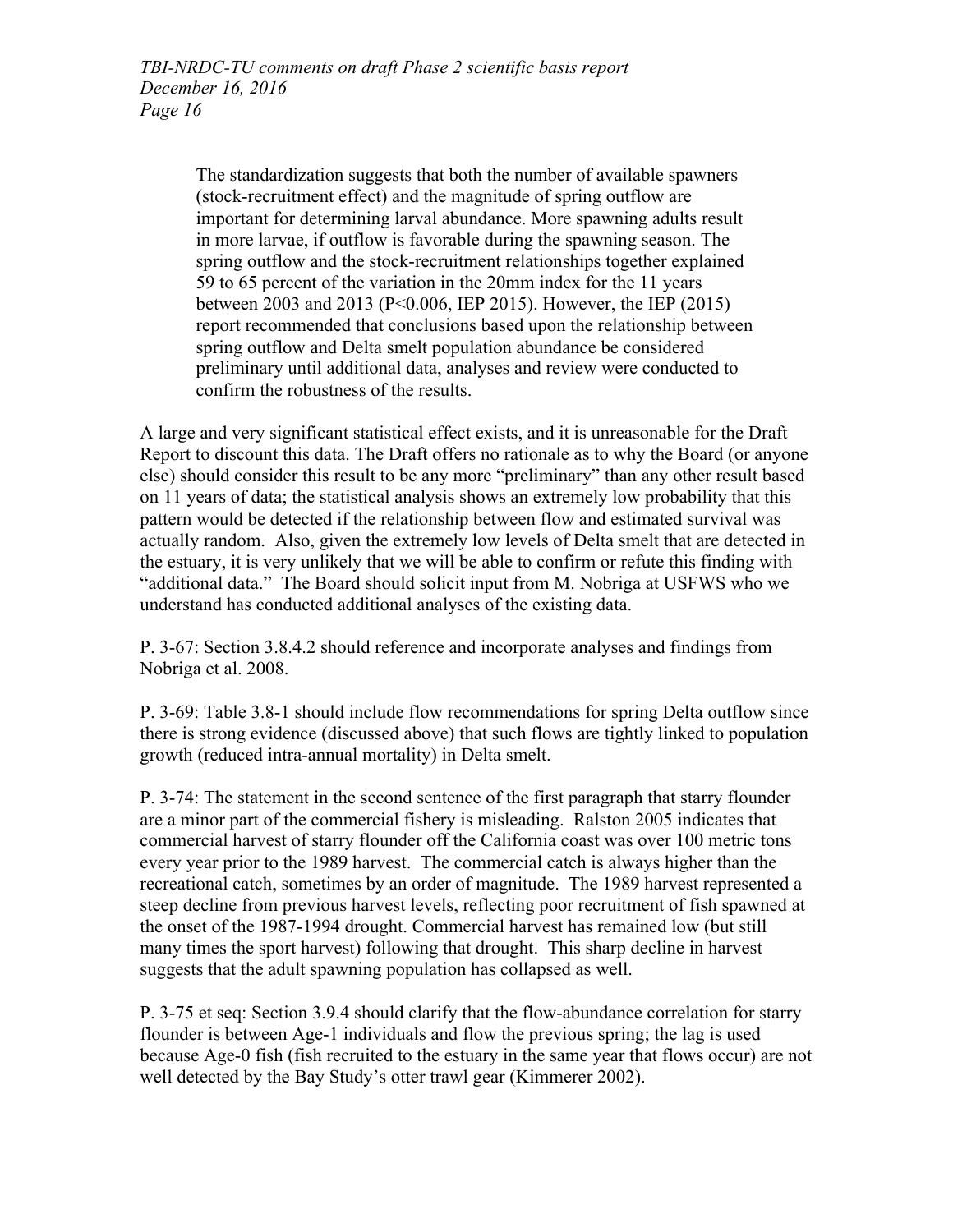The flow levels identified in this section as supporting starry flounder production should be recalculated based on the full time series available for this fish (1980-2015). The draft Report repeats Kimmerer 2002's finding that a step change in the flow-abundance relationship for starry flounder occurred in or around 1987; Kimmerer implies that this decline was due to grazing of primary productivity in the estuary by *Corbula* clams. However, it is equally likely that the only thing that has changed in the flow-abundance relationship is the precipitous decline in spawning stock of starry flounder that corresponds to the onset of the 1987-1994 drought (see harvest data presented by Ralston 2005). Given that starry flounder are relatively long-lived and iteroparous, it is likely that the "step-decline" reported for this population in the San Francisco Bay Estuary (Kimmerer 2002) is at least partially related to a very large decline in the stock population; as with the analogous pattern in longfin smelt, Kimmerer's suggestion that these step-declines were due to the *Corbula* clam invasion was not based on elimination of other potential explanations, such as stock-recruit dynamics. The hypothesis that *Corbula* grazing caused the step-decline of starry flounder seems highly unlikely because (a) starry flounder feed several trophic levels above *Corbula* clams and trophic cascades rarely extend so powerfully and quickly through so many trophic levels and (b) there is little evidence that the food web impacts attributed to *Corbula* clams extended to zooplankton (see the draft Report's section analyzing bay shrimp) or the zooplanktivorous fish that starry flounder prey on (see Kimmerer 2002, Figure 8 – other than longfin smelt, no other potential fish prey shows a negative step-decline in this period). This fact is one of the major findings of Kimmerer 2002 that is often misunderstood.

Thus, absent new evidence, the Report should refrain from attributing the decline of starry flounder to impacts from *Corbula*. Unless one assumes that the presence of *Corbula* limits and will continue to limit starry flounder population dynamics, it is appropriate to evaluate both the population decline and the flow-abundance relationship throughout the entire time series. Doing so will reveal that (a) there has been a significant population decline of at least one order of magnitude and that (b) there is a strong, statistically significant correlation between flow and abundance (see TBI 2016, Figure 11). In addition, the scientific basis report should include the 2015 starry flounder abundance index (=6, CDFW *unpublished*) in its analyses.

Once the entire data set for starry flounder is employed, the Board should revisit the findings in Table 3.13-1 and the flow recommendations in Table 3.9-1.

Finally, we question the rationale for the population target for starry flounder (Age 1  $index = 293$ . Such population targets appear to be based on the assumption that the population cannot recover its former abundance levels (which were >5x of the target level) because of the presence of *Corbula* in the estuary. As described above, there is little reason to believe that the estuary's starry flounder population declined because of the clam invasion or food web limitation; the decline may very well have been due to the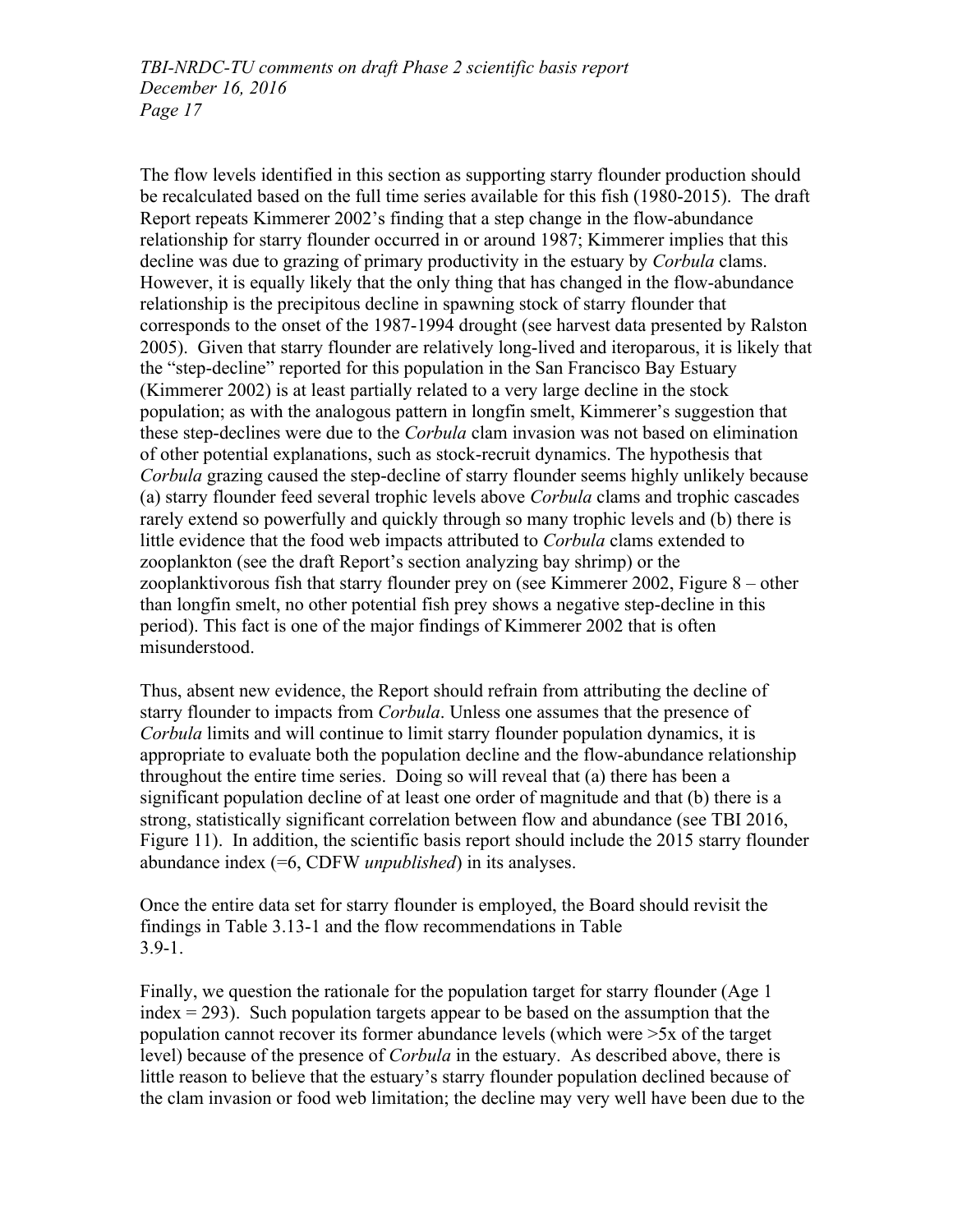onset of drought, severe reduction in Delta outflow, and corresponding decline in starry flounder recruitment. If the fundamental growth-recruitment potential of the starry flounder population has not changed (as the unchanged slope of the starry flounder flowabundance relationship indicates) then there is no justification for assuming that this once important commercial fishery cannot be restored to at least its average, pre-drought (1980-1986) levels.

P. 3-80 et seq: Section 3.10.4.1 presents three different methods of estimating flows needed to support Crangon shrimp populations. Of these three methods, the third is biologically relevant, the first has utility for comparison and planning purposes, and the second is arbitrary.

The first of these methods, identifying the flow level that has historically been related to a target population level, has value in comparing the results to the third method and in evaluating the selection of the target population level. This latter value is particularly important since Crangon is a major food source that is likely prey for all of the fish species of concern (except juvenile salmon), and setting the target too low creates cascading effects throughout the estuary foodweb.

The second method simply picks the median flow level between 1980 and 2013 – this has no relevance to protecting the bay shrimp population, because it reflects two periods in which we know that flows were inadequate to support public trust resources and designated fish and wildlife beneficial uses (i.e., flow conditions that necessitated the 1995 amendment of the WQCP and subsequent flow conditions).

The third method for identifying flow is biologically relevant – population growth is a biological parameter of obvious importance and the difference between population growth and decline is transparent. Viable populations should experience abiotic conditions in which population growth is possible in most years – in areas without such regularly supportive conditions, local populations would quickly disappear. Flow levels that produce population declines more often than population increases are clearly not sustainable and not a recipe for a viable population. The Bay-Delta estuary should provide flows that are consistent with *Crangon* population growth in more than half of years (this does not mean the population will grow in more than half of years, only that population growth up to carrying capacity is possible) – this population is a key food source for many other desirable populations and is the target of a fishery (Jassby et al. 1995; Kimmerer 2002).

Thus, flows that produce population growth in 50% of years (average 26,000 cfs from Mar-May) are the bare minimum conditions for a viable *Crangon* population. This should be the only value (perhaps with an error bound derived from the logistic regression) reflected in Tables 3.10-1 and 3.13-2.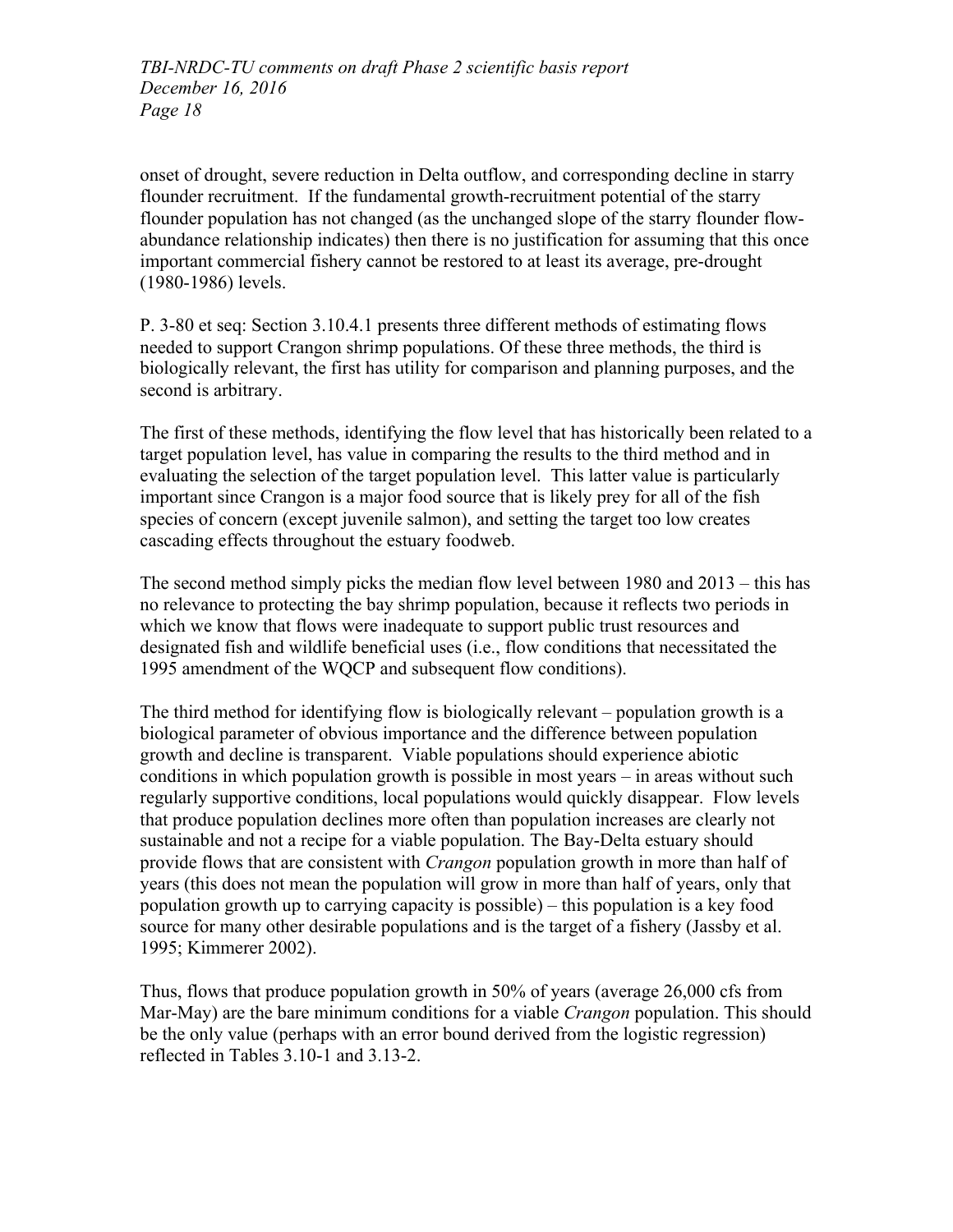P. 3-90: The flows in Table 3.13-2 should be revised to reflect the recommended changes to the analyses described above. In addition, the table should clearly reflect that all of the methods used to derive flow recommendations (e.g., flows that result in population growth in only 50% of years) are extremely conservative. These flows represent minimum flows needed to protect public trust resources and designated fish and wildlife beneficial uses. Setting lower flow requirements in an attempt to "balance" beneficial uses would result in loss of the fish and wildlife uses, since flow objectives that result in populations declining more frequently than they increase (e.g., flows that are lower than those that support population growth for a given species in 50% of years) leads inevitably to population collapse and species extinction.

P. 3-91: In addition to the months indicated in Table 3.13-3, the best available scientific evidence suggests that longfin smelt respond to flow conditions in June (Nobriga and Rosenfield 2016); there is no evidence to the contrary. The Report should include June flow recommendations for longin smelt. The evidence developed by the U.S. Fish and Wildlife Service and California Department of Fish and Wildlife also indicates that Delta smelt populations respond to freshwater flows in all months of the year (USFWS, *unpublished*). The Report should identify flow levels in each month of the year that are protective of Delta smelt.

P. 3-92: Per general comment #3 and elsewhere, the range of interior Delta flow alternatives in the revised Report and draft SED should include measures that are more protective than what is required by existing permits under the state and federal Endangered Species Acts. The Board has independent obligations to protect fish and wildlife that are more protective than the ESA-mandated minima, and these interior Delta flows are also important to protect migrating fall-run Chinook salmon (which are not listed). Restrictions on fall pumping to protect adult fall-run Chinook salmon returning to the San Joaquin Basin should be consideration in November as well as October. *See* Marston et al 2012.

P. 4-11 et seq: Grossman 2016 should be cited here, as well as in other sections in the Draft where predation is discussed, regarding the relative importance of predator removal, habitat restoration, and increased flow of fresh water as potential strategies to increase salmonid survival through the Delta. Grossman states: "It is likely that the most productive management strategy for decreasing predation on Chinook Salmon and other Delta fishes is to restore natural habitat and flows, especially in predation hot spots."

P. 4-12: The text in Section 4.4.1.5 should cite Mahardja et al. 2016 regarding the effect of flow on limiting/controlling *Menidia* populations.

P. 4-16 et seq: This section should reference Dettinger, et al. 2016.

Chapter 5: See general comment #9 for an explanation of why the Board should evaluate Delta inflow and outflow alternatives that are >75% UIF.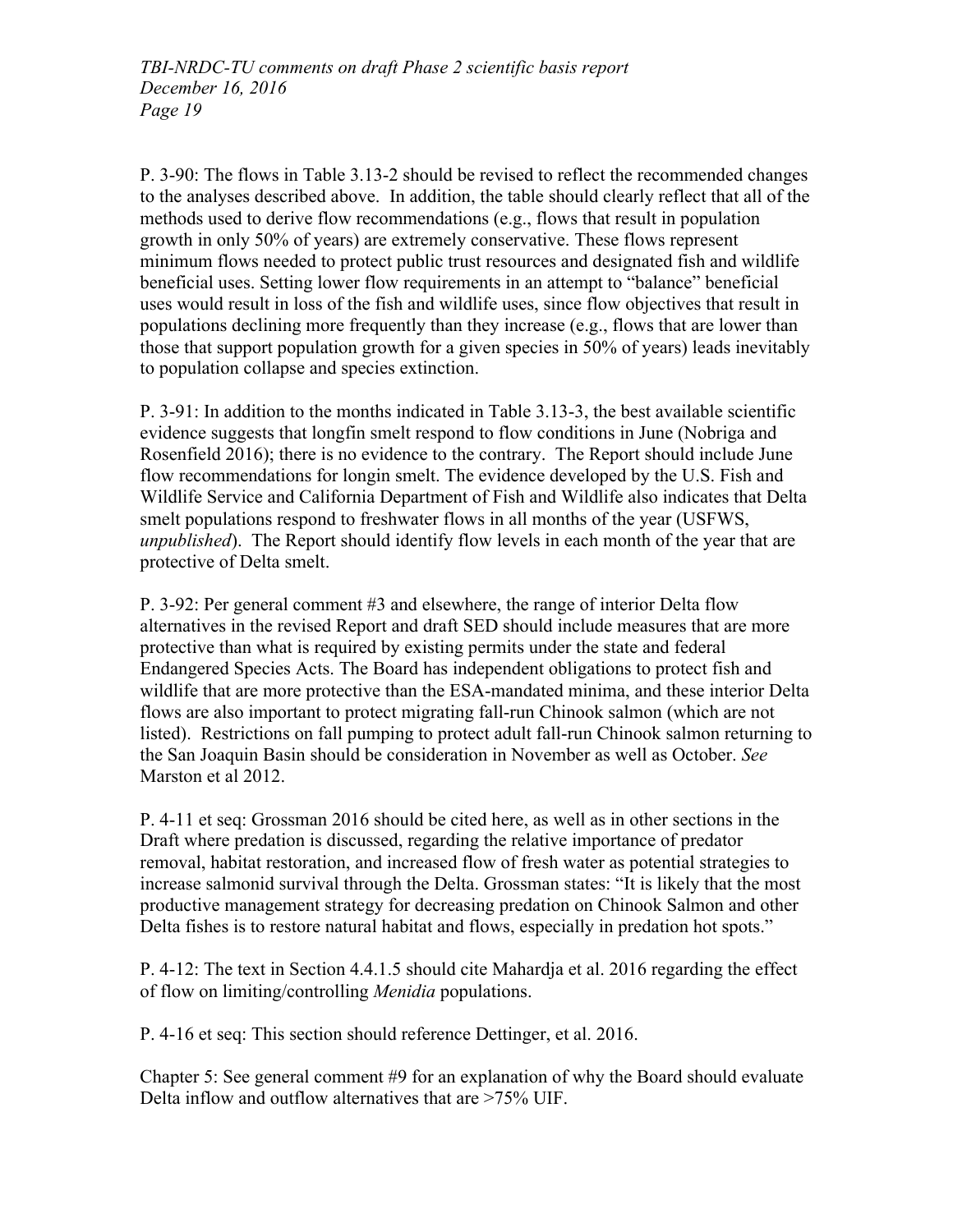P. 5-3: The point should be made more clearly in the first paragraph that one of the benefits of the UIF approach is capturing natural variability both between seasons and between years. Richter et al., 2011 should be cited in the second paragraph.

P. 5-4: The point should be made in the first full paragraph that one of the benefits of the UIF approach is that water allocated for environmental purposes will be provided when it is needed and in full, rather than delayed or reduced because of operational management approaches that rely on conservative forecasts of available flow and more cumbersome year type designations.

P. 5-5: The first sentence of Section 5.2 states that the general approach is to recommend "new inflow requirements for anadromous fish-bearing tributaries in the Sacramento River basin and Delta eastside tributaries." Footnote 2 states that Cache Creek does not support anadromous fish and that it should be an exception to the general approach due to fish benefits in the Yolo Bypass and contributions to Delta outflow. However, Cache Creek historically and in the recent past has supported anadromous fish (Moyle & Ayers 2000). More broadly, the justification for the Cache Creek exception – the existence of Delta outflow and fish benefits downstream of the tributary – equally applies to all the tributaries in the watershed of the Bay-Delta estuary. Furthermore, every tributary that is not included in the percent UIF approach makes it harder for the other portions of the watershed to achieve the percent UIF requirements downstream in the estuary. The Board would be wise to include as much of the watershed as possible in this approach, even where no anadromous fish are believed to be currently present.

P. 5-5: The available tools to evaluate flow impairment are generally constrained to use of a monthly time step. In refining the SacWAM model and developing other analytical tools, the Board should consider evaluating impairment at a shorter time step  $-e.g., 3$ days up to 15 days, given that the shorter duration pulse flows can be important for triggering key ecological responses (such as turbidity, migration pulses, and flood plain stimulation).

P. 5-7: The discussion in the first paragraph demonstrates why the late fall and winter flows on these smaller, relatively unregulated tributaries can be used as a rough surrogate for unimpaired runoff during high runoff periods and can be used to evaluate the relative impairment of Sacramento Valley outflow and Delta inflow during shorter duration high flow periods.

P. 5-9: It is unclear whether the discussion of flows at Freeport includes flows in the Yolo Bypass. This should also be clarified in chapter 2, which displays statistics separately for these two conveyances of Sacramento River flow, and which must be summed in order to determine the total flow from the Sacramento Valley entering the Delta.

P. 5-12: In response to the Board's request for input regarding the Draft Report's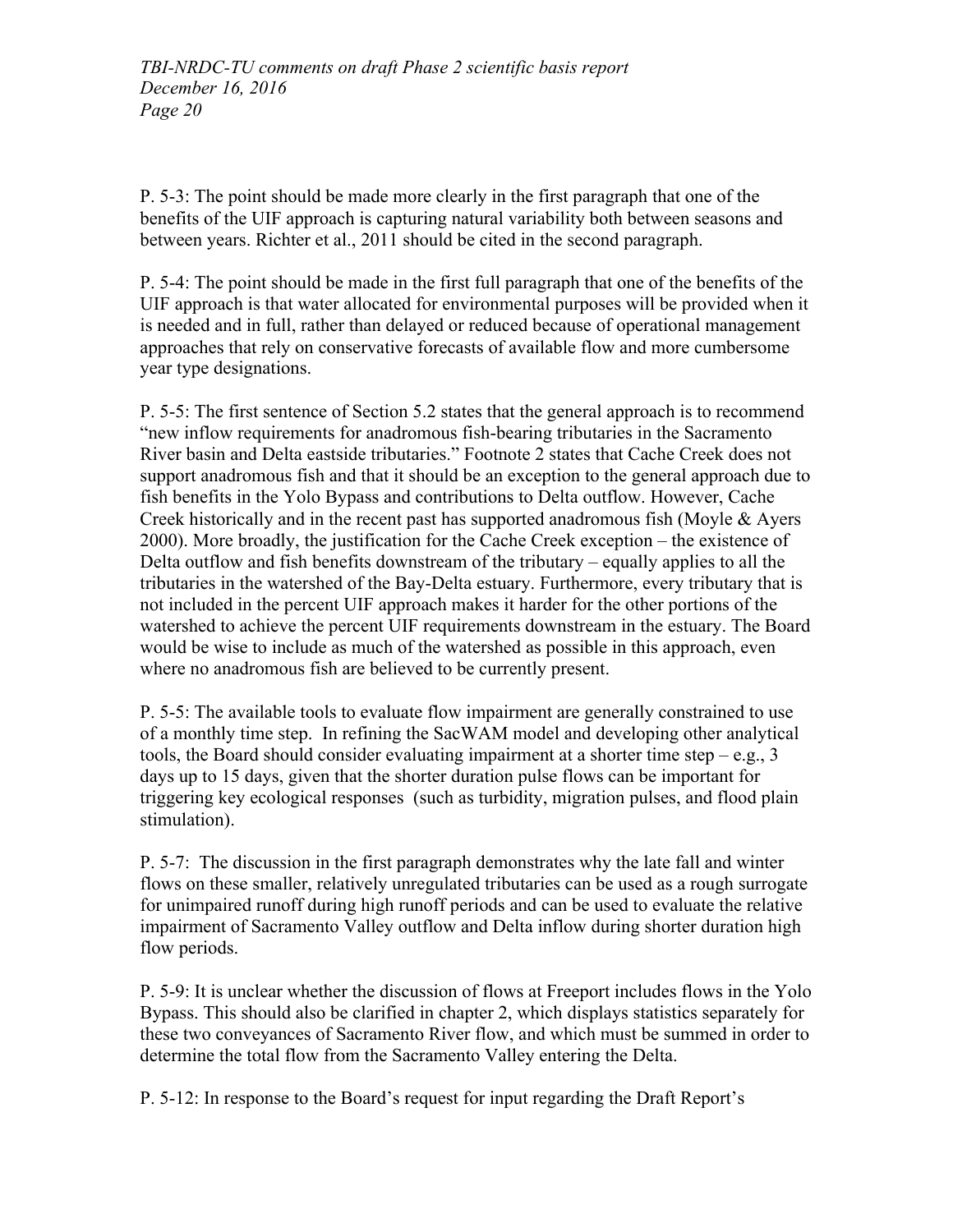proposed approach, we recommend:

• Comparing the use of the 10 River Index to the 8 River Index, and using the former if it improves the regression significantly.

• Using unimpaired Vernalis flows instead of existing flows.

• Using the 7-day average most recently available, with each rim station lagged for travel time, instead of using the previous or current month index.

We are available to work with the Board to expand on and refine these recommendations.

Page 5-15: The Draft Report assumes that San Joaquin River basin flow contributions reflect existing conditions, and do not include potential increases in basin inflow as a result of the Phase 1 update of the WQCP. Given the effect of changed San Joaquin inflow on environmental conditions in the Delta and beyond, the revised Report and draft SED should incorporate increased Vernalis inflows including the UIF range identified in the Revised Draft Phase 1 SED as well as the 60% UIF recommended in SWRCB 2010.

P. 5-15: In developing the multiple regression discussed here and resulting in the parameters in Table 5.3-1, presumably the unimpaired Delta outflow estimates described in Chapter 2 and Appendix A were used. The statement that there is "very little change in unimpaired hydrology through the Delta" (A-38, Fig A-31) is inconsistent with DWR's unimpaired flow reports (table B-30 and page 3-15 of DWR 2016a as well as previous unimpaired flow compilations) which show about 1 MAF of unimpaired Delta net use due to unimpaired Delta losses exceeding precipitation. See comment on p. A-37 for further detail regarding our caution against using this regression without further investigation.

P. 5-19: The last sentence in the first paragraph is incorrect. Sturgeon life history strategy capitalizes on spawning, incubation, and/or early rearing conditions (e.g., high river flows) that naturally occur less frequently. This does not mean that making those conditions occur even less frequently has no effect on their population biology, chances of persisting in this estuary, or the ability to support a public trust resource (i.e., a fishery). The fact is that the local DPS of green sturgeon is threatened with extinction *despite* being adapted to variable conditions that only rarely support reproductive success. Water management regimes have made the recurrence interval of such conditions so infrequent that the population is trending downwards. The population decline may appear slow to us because the fish's reproductive life span is so long, and there are occasionally very wet years that support successful reproduction, but this does not mean that flow regime effects to green or white sturgeon should be dismissed – by the time we fully understand the impacts of flow modification on their population biology, it may be difficult or impossible to intervene to protect them.

P. 5-22: Per our comment regarding p. 3-80 et seq, Figure 3.5-6 should be revised to reflect the reality that a) the *minimum* flow needs of bay shrimp should be based on the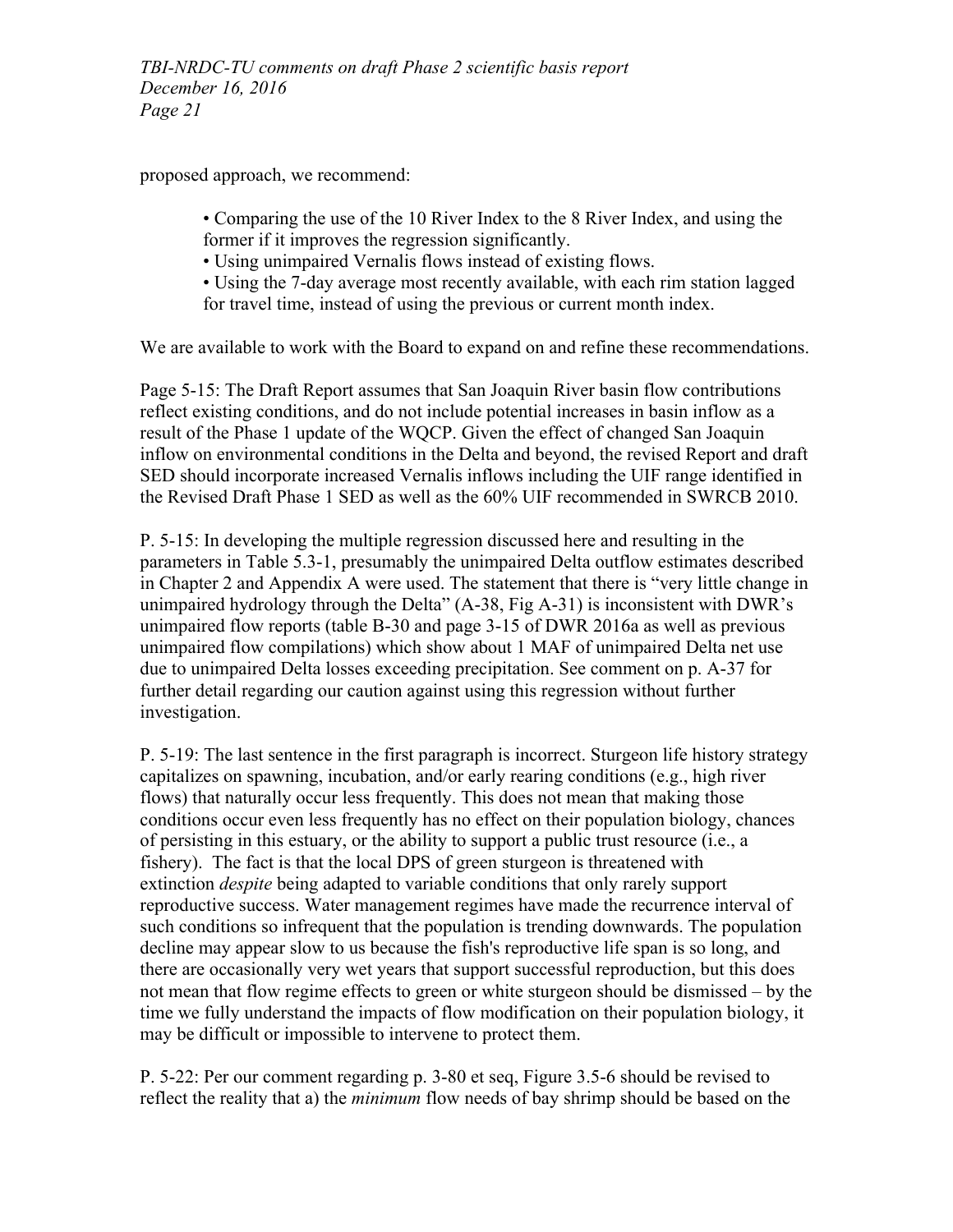occurrence of population growth in 50% of years (the "bay shrimp low" flow does not meet this threshold) and b) that the recurrence frequency for favorable conditions for longfin and bay shrimp (and other species) should be well over 50% of years (both longfin smelt juvenile and "bay shrimp high" flow are identified as those that supported population growth in 50% of years). In other words, the populations should experience conditions that support growth much more than 50% of the time (whether growth occurs or not reflects other variables, including carrying capacity). These species have high intrinsic rates of growth and demonstrate explosive population growth potential -- their population size would normally be limited by carrying capacity limits, *not* by their ability to grow to carrying capacity in most years. The fact that they are semelparous (spawn in only one year and then die) demonstrates that historically, reproduction was almost always successful, that egg-juvenile success was high relative to adult survival, and that populations were rarely limited by poor survival of early life-stages. It is important to note that rebuilding these populations is essential to the Bay-Delta estuary food web and the success of other fisheries (as well as fish-eating bird populations). Longfin and bay shrimp were once among the most abundant and widespread prey sources in the estuary – many other estuarine species relied on them for food. Both supported fisheries historically (bay shrimp still do support a very limited fishery).

P. 5-23: Per our comment regarding p. 3-75 et seq, Figure 5.3-7 should be revised to incorporate the results of recalculating starry flounder flow needs when the assumption that pre-1988 levels of the population cannot be reestablished is removed. This assumption is based on speculation that starry flounder populations are constrained by *Corbula* grazing, as opposed to spawning stock limitation. The latter, which is more likely to be the case, can be addressed by encouraging more frequent years of good recruitment. Starry flounder were until recently an important commercial and recreational fishery and the public trust value of the fishery should be restored. Providing flow conditions that support successful juvenile recruitment (i.e., sufficient Delta outflows) are essential to rebuilding this stock.

P. 5-26: There is no scientific basis for the assertion that estuarine species would be expected to derive "modest benefit from the 50% scenario." Average Delta outflows are  $\sim$ 47-50% of UIF, and the result is decline for all and near extinction for some of the species being considered. Maintaining status quo flow conditions (more or less) should be expected to facilitate continuing population declines and extinctions, rather than benefit these species.

P. 5-27: The assumptions underlying Table 5.3-3 and described in the text of Section 5.3.3 are incorrect. This section and the table need to be significantly revised to reflect the facts that the population change estimates produced here:

• Do not reflect stock-recruitment dynamics (i.e., how the population level resulting from a given flow is partly related to the spawning population level that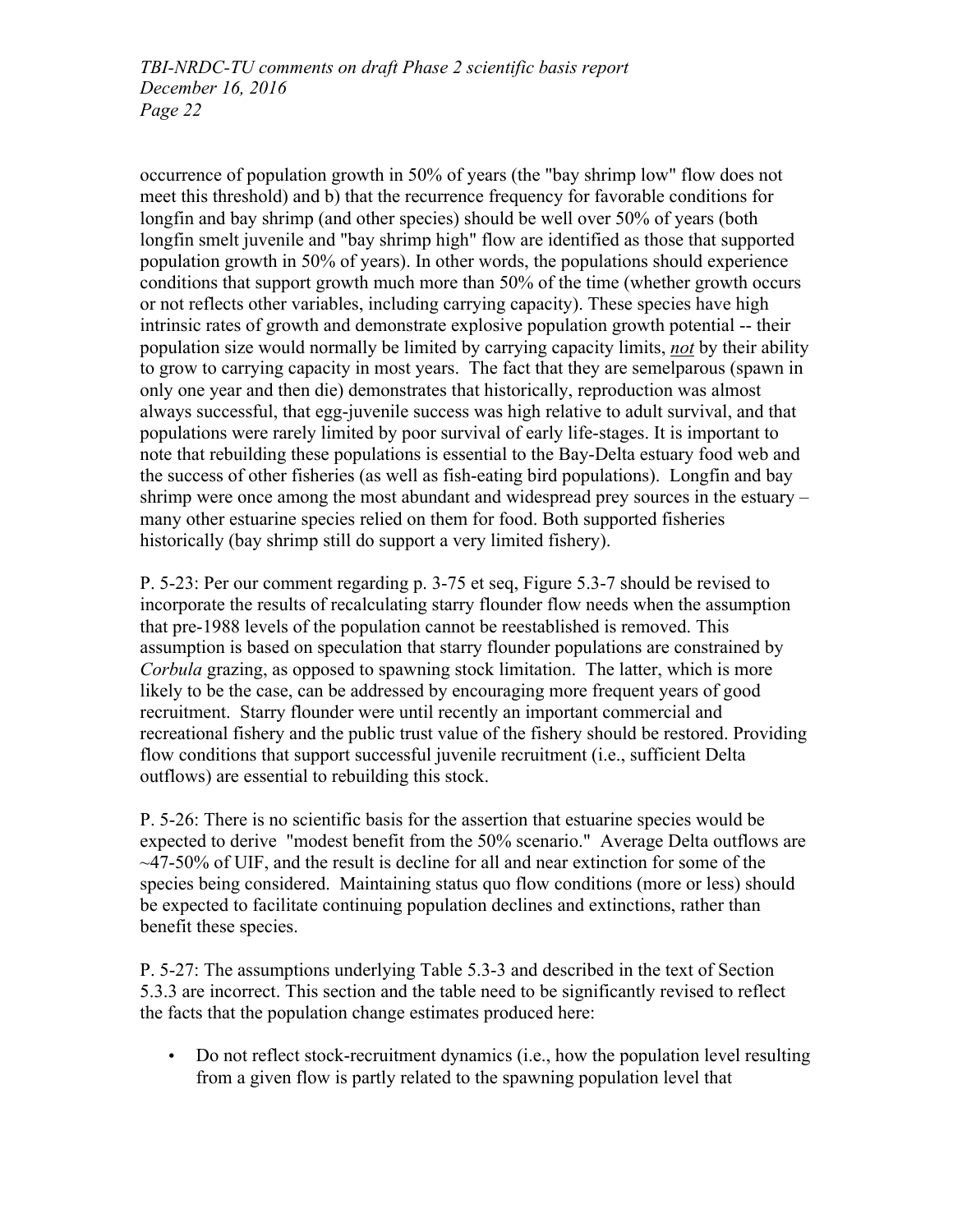> experiences that flow) and the potential for increased *frequency* of growth to lead higher populations associated with any given flow.

- Appear to assume that particular flows produce a particular population level as opposed to flow levels being associated with a likelihood and rate of population growth (the latter is a more biologically realistic assumption).
- Appear to assume that status quo flow conditions will maintain populations at a certain average level, when the evidence indicates that status quo flow management (i.e. the "existing" line in all the previous exceedance graphs) has led to precipitous declines in numerous species
- Do not seem to reflect the explosive growth response to certain flow levels seen among most of the species analyzed (e.g., populations that increase many-fold or by orders of magnitude in a single year, in response to adequate flows).

P. 6-4: Peer review is needed of DWR 2016a, particularly with regard to its assessment of natural flows. Many commenters have identified problems with the report's assumptions regarding hydroclimate, natural vegetation and interaction of groundwater and stream flow; erroneous data; and unexplained and unjustified use of methods that are inconsistent with previous technical efforts. While DWR's unimpaired flow data can be used to inform this process, more documentation and refinement is needed before DWR's natural runoff assessment can be cited with confidence.

A-26: It should be clarified in the SVUFM description whether it relied upon CALSIM III or the outdated CALSIM II hydrologic characterization of rim inflows. CALSIM III represents a more up-to-date analysis and characterization of the unimpaired and impaired watershed and valley floor hydrology by DWR and would presumably be used in any new model development by them. Also, a review of the CALSIM III model should be performed by an outside group like CWEMF, similar to what was done for CALSIM II.

A-34: SVUFM doesn't route surface runoff below rim stations to small streams and the Delta (11 rivers are listed here). Runoff is routed directly to the mainstem Sacramento, Mokelumne, or San Joaquin. This results in an underestimate of UIF at the mouths of these tributaries (the draft identifies future work to achieve higher resolution of surface runoff). The implications of this may be similar to what is contained in the SWRCB's Phase I analysis: If a percent of unimpaired flow is set on a tributary, it might be based more on the rim station hydrology, but the additional runoff below the rim would be incorporated into mainstem flows. In contrast to the Phase I analytical approach which ignores the percent unimpaired at Vernalis, the Report and draft Phase 2 SED should conducting the analysis and developing the implementation necessary to ensure that required flows actually occur where the tributaries enter the Sacramento River and where the mainstem river enters the Delta. There are biological reasons why the unimpaired rain runoff pattern should be incorporated on the small tributaries and why potential impairment of these flows could have important adverse effects on pulse flows for salmon migration and other environmental needs.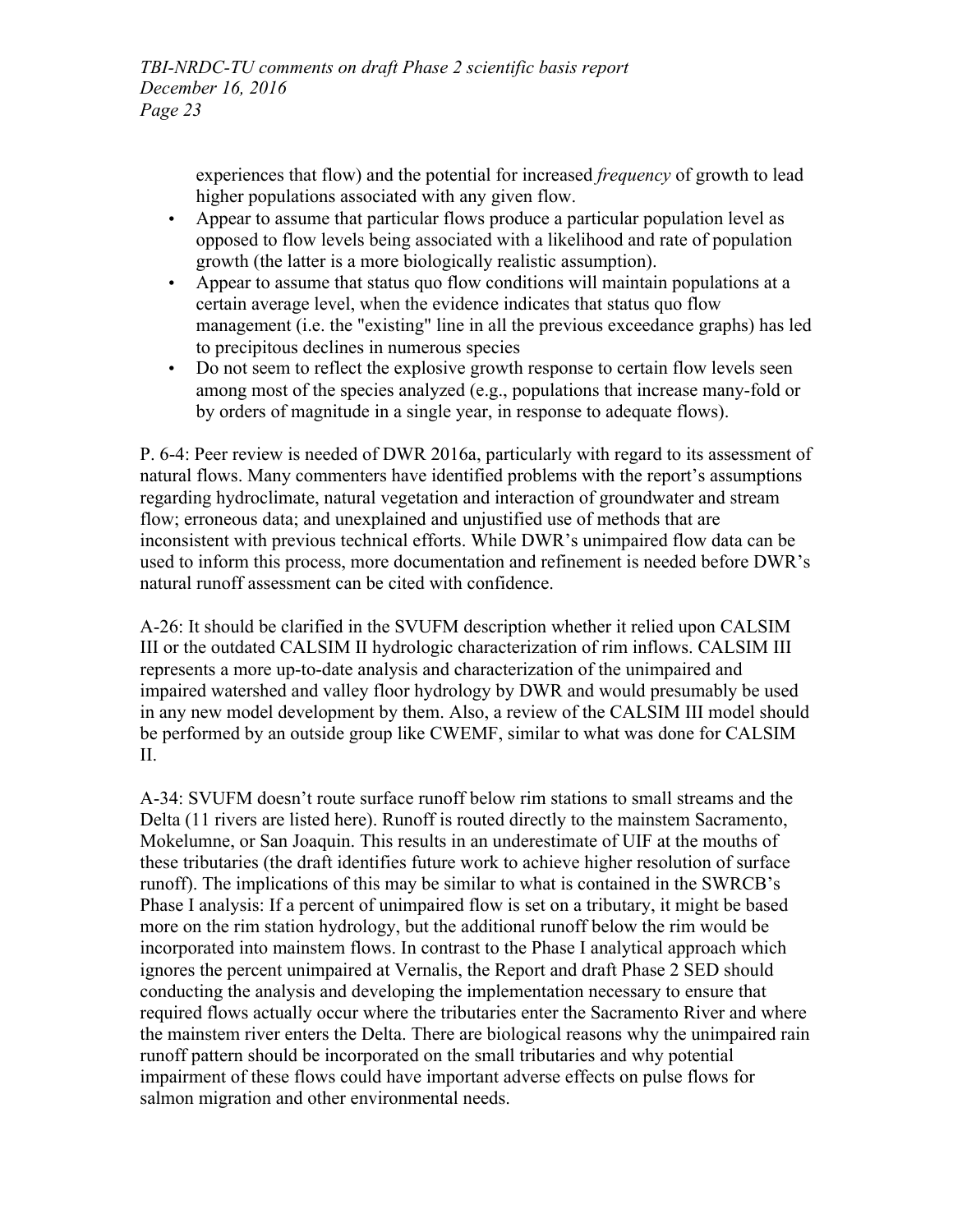A-37: Positive net Delta depletions do not affect flow in the Delta, but when negative, precipitation and leach water discharge contribute accretions to Delta. When precipitation exceeds consumptive use (CU, based on existing land use), the excess contributes to Delta channels. When CU exceeds precipitation, there are no Delta depletions in SVUFM. Thus, finding "very little change in unimpaired hydrology through the Delta" (A-38, Fig A-31) is inconsistent with DWR's UIF reports (table B-30 and p. 3-15 of DWR 2016a as well as previous UIF compilations), which show about 1 MAF of unimpaired Delta net use due to CU exceeding precipitation. This discrepancy should be described and evaluated in much more detail, and the reasons for using the previous and new methods should be explained. This approach ignores the current "level of development" of the Delta which results in about 1 MAF of unimpaired Delta net use in previous studies, and is inconsistent with using the 2009 "level of development" of groundwater in the Sacramento Valley, which adds a drain on UIF; the net Sacramento Valley losses to groundwater disappear from the water balance and do not show up further downstream. More discussion is needed of these apparent inconsistencies in dealing with structural subsurface diversions in the Sacramento Valley vs. the Delta.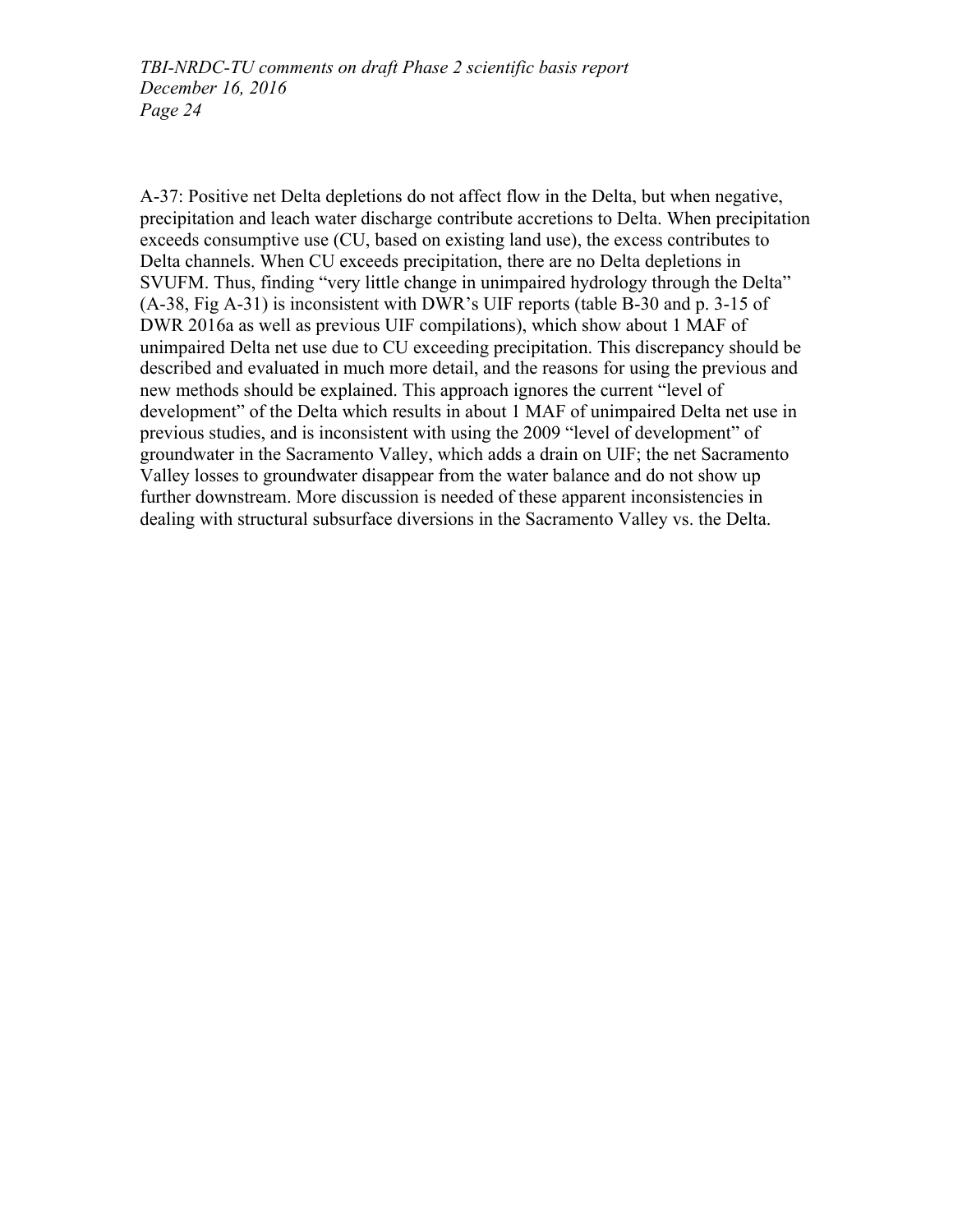Thank you for considering our comments on the Draft Phase 2 Scientific Basis Report. We look forward to working with the Board to ensure that Phase 2 results in strong and timely new flow objectives that reverse the current degradation of and provide broad ecosystem protections for the Bay-Delta estuary. Please contact us if you have any questions regarding these comments.

Sincerely,

 $\mu$ 

Gary Bobker Doug Obegi Program Director Senior Attorney

n T  $\alpha$ 

The Bay Institute Natural Resources Defense Council

Rene Henery California Science Director Trout Unlimited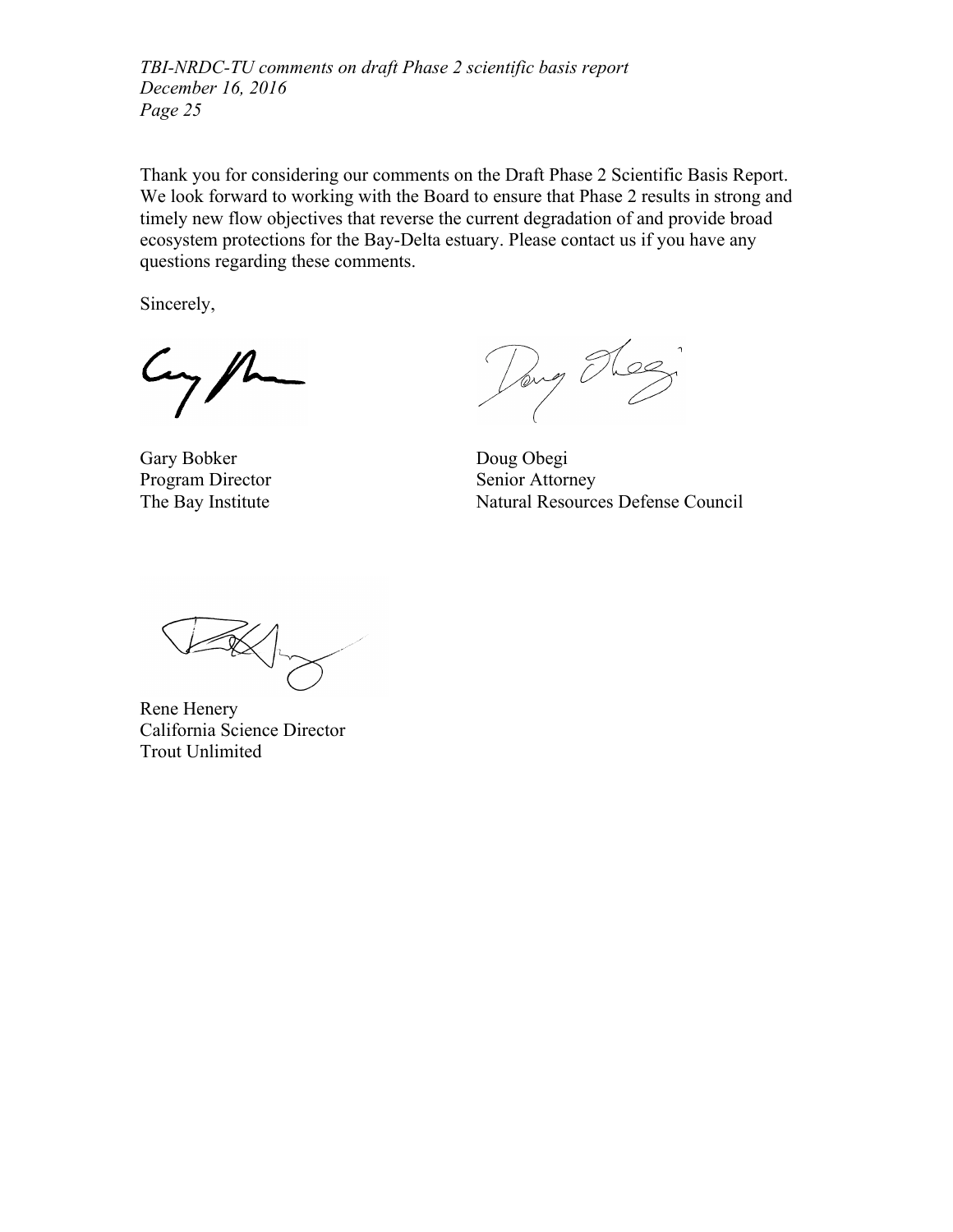## LITERATURE NOT CITED IN THE DRAFT PHASE 2 REPORT

American Rivers, The Bay Institute, Environmental Defense Fund, Natural Heritage Institute, Natural Resources Defense Council, and The Nature Conservancy. 2010. Testimony of John Cain, Dr. Jeff Opperman, and Dr. Mark Tompkins before the State Water Resources Control Board: Sacramento and San Joaquin flows, floodplains, other stressors, and adaptive management. Available at: http://www.waterboards.ca.gov/waterrights/water\_issues/programs/bay\_delta/deltaflow/d

ocs/exhibits/ar\_nhi/ar\_nhi\_exh1\_cain\_opperman\_tompkins\_test.pdf [AR et al., 2010]

Beechie, T., E. Buhle, M. Ruckelshaus, A. Fullerton, and L. Holsinger, 2006. Hydrologic regime and the conservation of salmon life history diversity. Biological Conservation 130:560-572

Buchanan, R.A., J.R. Skalski, P.L. Brandes, A. Fuller. 2013. Route use and survival of juvenile Chinook salmon through the San Joaquin River Delta. North American Journal of Fisheries Management 33:216–229.

California Department of Water Resources. 2015. California's most significant droughts: comparing historic and recent conditions. [DWR 2015]

Castillo, G. Morinaka, J., Lindberg, J., Fujimura, R., Baskerville-Bridges, B. Hobbs, J., Tigan, G., Ellison, L. 2012. Pre-screen loss and fish facility efficiency for Delta Smelt at the South Delta's State Water Project, California. San Francisco Estuary and Watershed Science, 10(4) http://www.escholarship.org/uc/item/28m595k4

Cunningham, C., N. Hendrix, E. Dusek-Jennings, R. Lessard, and R. Hilborn. 2015. Delta Chinook – Final Report to the Delta Stewardship Council. Available at: http://deltacouncil.ca.gov/sites/default/files/2039 Final Report.pdf.

Dahm, C. 2010. Five key points on setting environmental flows. Available at: http://www.waterboards.ca.gov/waterrights/water\_issues/programs/bay\_delta/deltaflow/d ocs/presentations/intro\_1.pdf

Dettinger, M., et al. 2016. Climate change and the Delta. San Francisco Estuary and Watershed Science 14(3).

Graham, N., and M. Hughes. 2007. Reconstructing the Mediaeval low stands of Mono Lake, Sierra Nevada, California, USA. The Holocene 17,8 pp. 1197-1210.

Grossman, G.D. 2016. Predation on fishes in the Sacramento–San Joaquin Delta: current knowledge and future directions. San Francisco Estuary and Watershed Science, 14(2). Available at: http://escholarship.org/uc/item/9rw9b5tj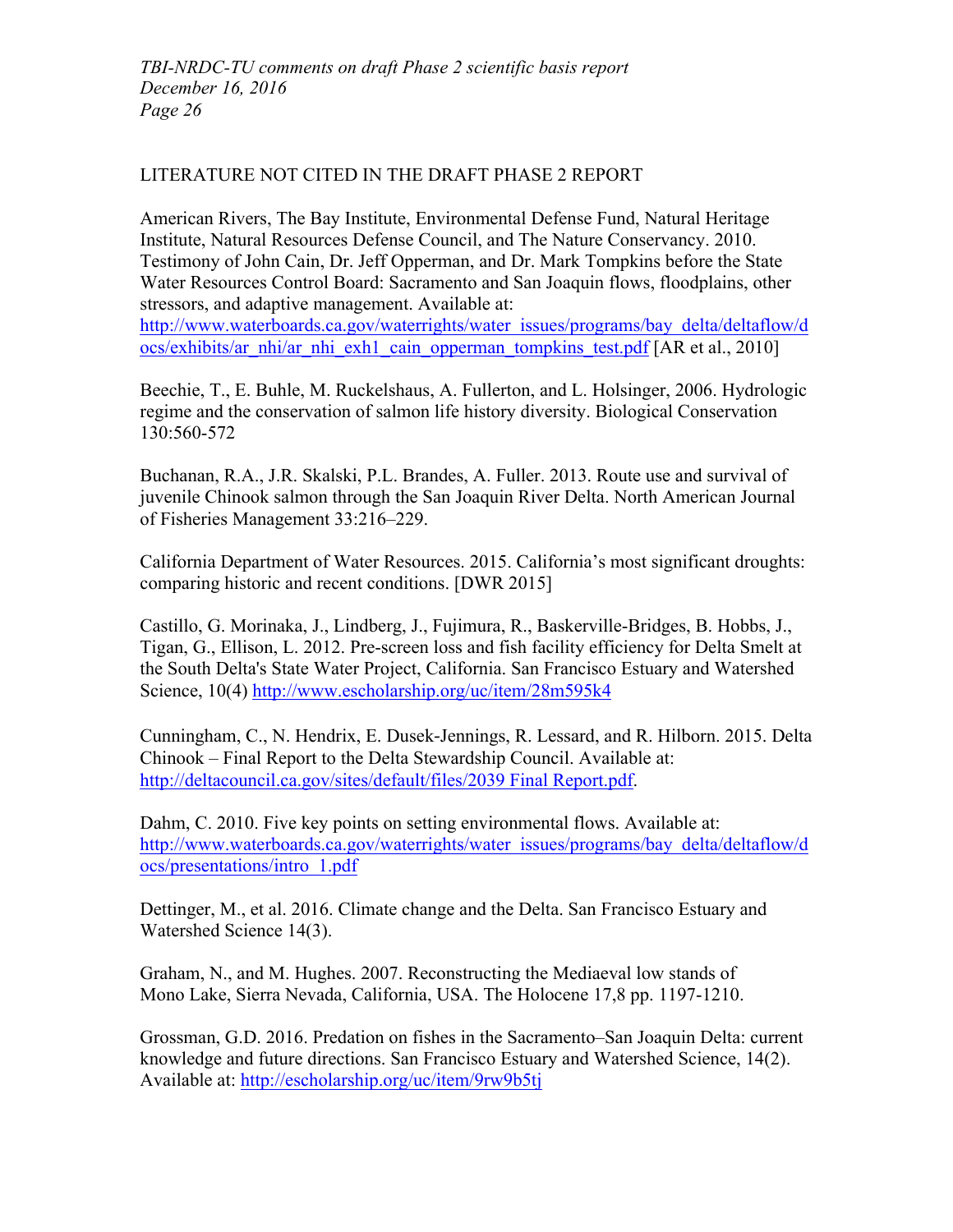Israel, J. A. and A. P. Klimley. 2008. Life history conceptual model for North American Green Sturgeon (*Acipenser medirostris*). Final. California Department of Fish and Game Delta Regional Ecosystem Restoration and Implementation Program.

Israel, J. A., A. M. Drauch, M. Gingras, and M. Donnellan. 2009. Life history conceptual model for White Sturgeon (Acipenser transmontanus). Final. California Department of Fish and Game Delta Regional Ecosystem Restoration and Implementation Program.

Johnson, R., and A. Sturrock. 2016. Salmon life history portfolios in a regulated river. Powerpoint presentation at State Water Resources Control Board hearing on revised draft Phase 1 SED, November 29, 2016.

Lundquist, K., and B. Dolman. 2016. Beaver in California: Creating a Culture of Stewardship. Occidental Arts & Ecology Center Water Institute.

Mahardja et al. 2016. Abundance trends, distribution, and habitat associations of the invasive Mississippi Silverside (Menidia audens) in the Sacramento–San Joaquin Delta, California, USA. San Francisco Estuary and Watershed Science, 14(1). Available at: http://escholarship.org/uc/item/55f0s462

Marine, K. R., and J.J. Cech, 2004. Effects of high water temperature on growth, smoltification, and predator avoidance in juvenile Sacramento River Chinook Salmon. North American Journal of Fisheries Management 24:198–210.

Martin, B., A. Pike, S. John, N. Hamda, J. Roberts, S. Lindley, and E. Danner. 2016. Phenomenological vs. biophysical models of thermal stress in aquatic eggs. Ecology Letters.

Meko, D., C. Woodhouse, and R. Touchan. 2014. Klamath/San Joaquin/Sacramento Hydroclimatic Reconstructions from Tree Rings. Draft Final Report to California Department of Water Resources

Michel, C.J. A.J. Ammann, S.T. Lindley, P.T. Sandstrom, E.D. Chapman, M.J. Thomas, G.P. Singer, A. P. Klimley, and R. MacFarlane. 2015. Chinook salmon outmigration survival in wet and dry years in California's Sacramento River. Can. J. Fish. Aquat. Sci. 72: dx.doi.org/10.1139/cjfas-2014-0528 Published at www.nrcresearchpress.com/cjfas on 18 June 2015.

Miller, J.A., A. Gray, and J. Merz. 2010. Quantifying the contribution of juvenile migratory phenotypes in a population of Chinook salmon Oncorhynchus tshawytscha. Marine Ecology Progress Series. 408:227-240.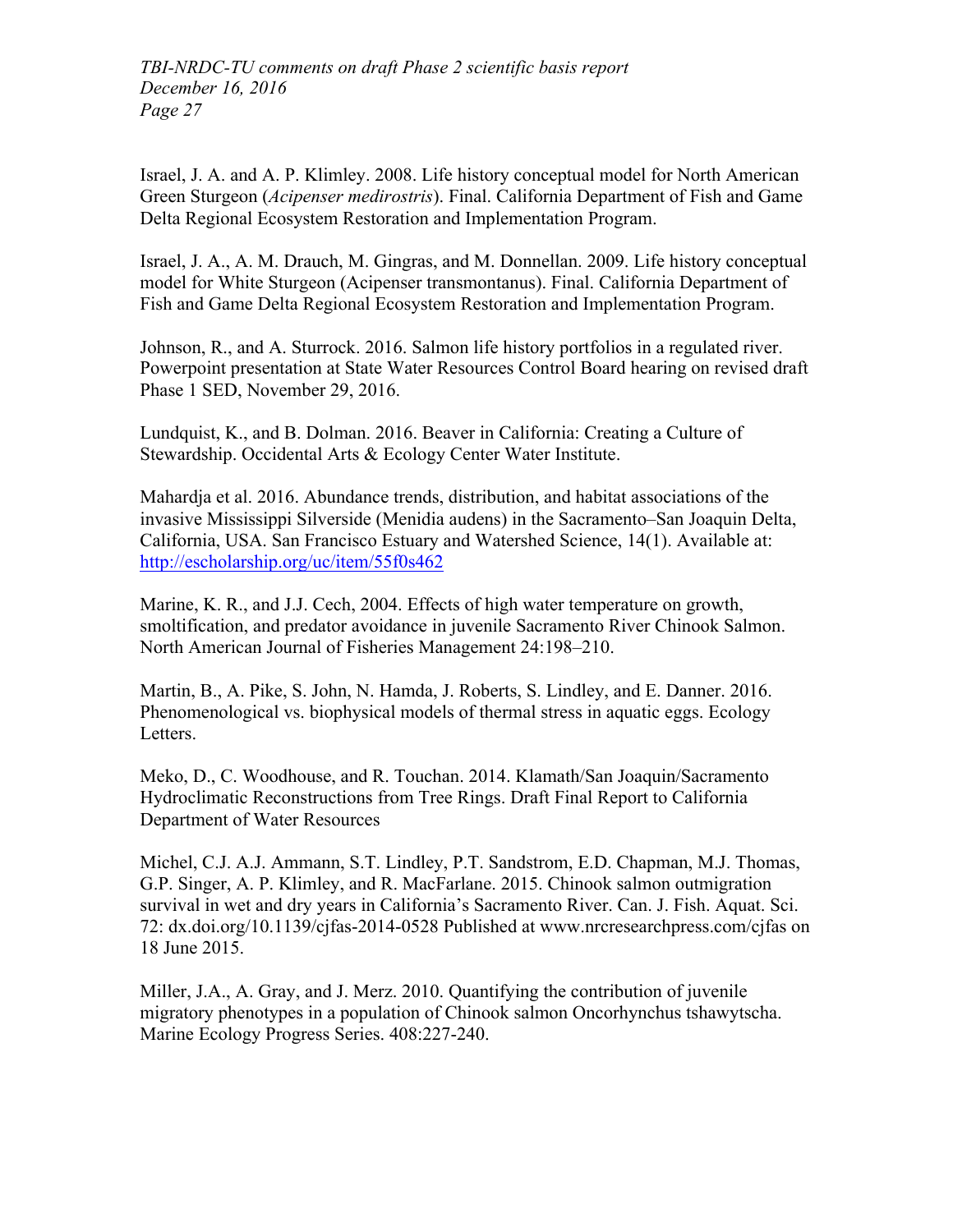Moyle, P., and S. Ayres. 2000. Salmon in Cache Creek. Available at: http://bioregion.ucdavis.edu/book/13 Lower Cache Creek/13\_05\_moyle\_ayres\_salmon. html

Myrick, C.A., and J.J. Cech, 2004. Temperature effects on juvenile anadromous salmonids in California's central valley: what don't we know? Reviews in Fish Biology and Fisheries 14:113–123.

Myrick, C.A., and J.J. Cech, 2005. Effects of temperature on the growth, food consumption, and thermal tolerance of age-0 Nimbus-strain steelhead. North American Journal of Aquaculture 67:324–330.

Natural Resources Defense Council. 2016. Before and after: evaluating spring freshwater inflow regulations for the San Francisco Bay Estuary. Powerpoint Presentation of C. Swanson at 2016 Bay-Delta Science Conference [NRDC 2016].

Nickel, D.K., M.T. Brett, and A.D. Jassby. 2004. Factors regulating Shasta Lake (California) cold water accumulation, a resource for endangered salmon conservation. Water Resources Research, Vol. 40, W05204, doi:10.1029/2003WR002669, 2004

Raimonet, M., and J. Cloern, 2016. Estuary-ocean connectivity: fast physics, slow biology. Global Change Biology.

Ralston, S. 2005. An assessment of starry flounder off California, Oregon, and Washington. NOAA Fisheries, Southwest Fisheries Science Center.

Richter, B.D. M.M. Davis, C. Apse, and C. Konrad. 2011. A presumptive standard for environmental flow protection. River Research and Applications 28:1312-1321.

Rosenfield, J.A. 2010. Conceptual life-history model for longfin smelt (*Spirinchus thaleichthys*) in the San Francisco Estuary. California Department of Fish and Game. Sacramento, CA. Available at: http://www.dfg.ca.gov/ERP/conceptual\_models.asp.

Ruhl, C., P. Smith, and J. Simi. 2006. The Pelagic Organism Decline and Long-Term Trends in Sacramento – San Joaquin Delta Hydrodynamics. Poster for Science Conference.

Satterthwaite, W.H., S.M. Carlson, S. D. Allen-Mora, S. Vincenzi, S.J. Bograd, B.K. Wells. 2014. Match-mismatch dynamics and the relationship between ocean-entry timing and relative ocean recoveries of Central Valley fall run Chinook salmon. Marine Ecology Progress Series 511: 237–248.